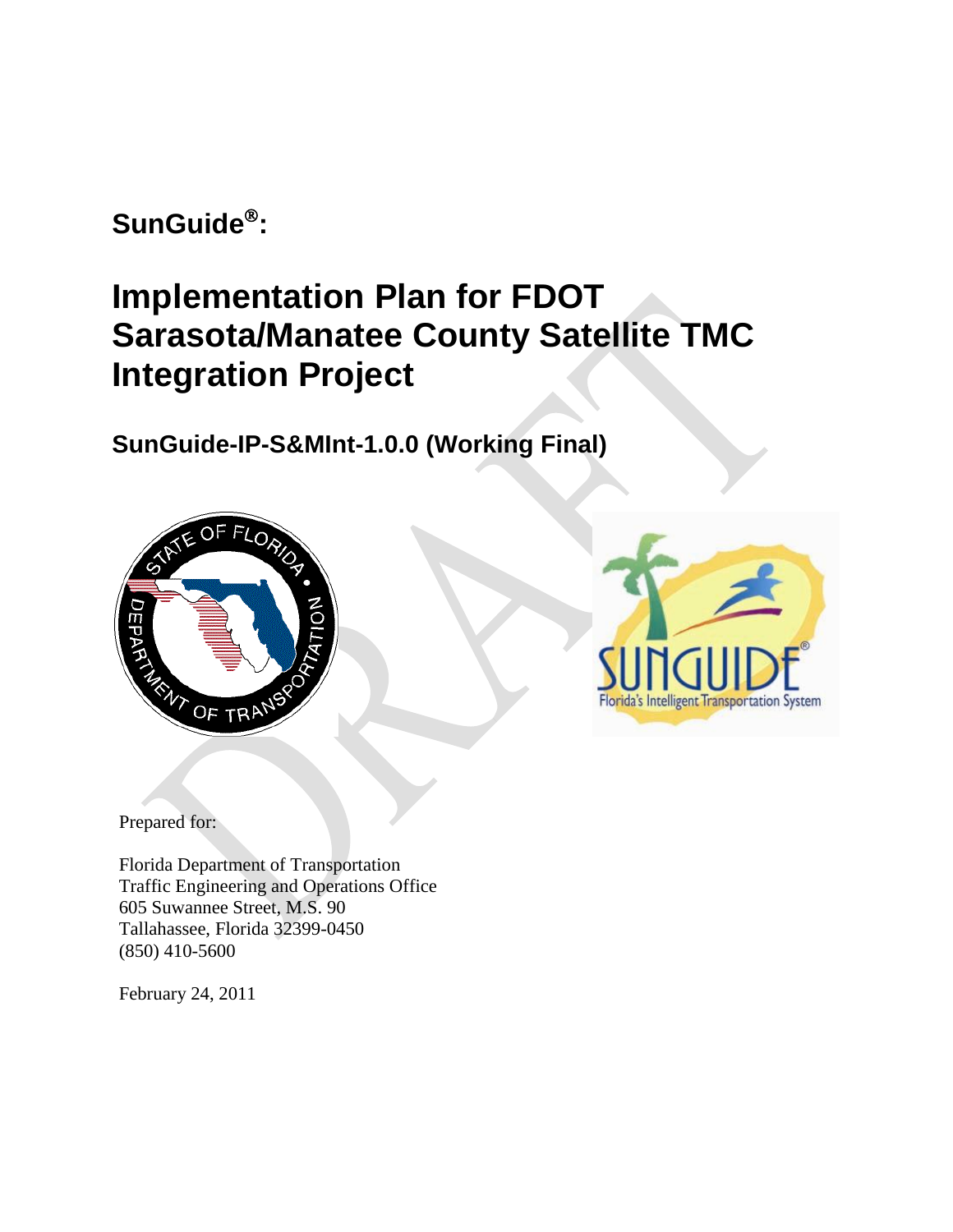| <b>Document Control Panel</b> |                                                  |                |             |
|-------------------------------|--------------------------------------------------|----------------|-------------|
| File Name:                    | SunGuide-IP-SMSatellite-1.0.0(WorkingFinal).docx |                |             |
| File Location:                | <b>SunGuide CM Repository</b>                    |                |             |
| CDRL:                         | N/A                                              |                |             |
|                               | <b>Name</b>                                      | <b>Initial</b> | <b>Date</b> |
| Created By:                   | Mary Thornton, SwRI                              | <b>MKT</b>     | 08/18/2009  |
| Reviewed By:                  | Chris Birosak                                    | <b>CRB</b>     | 08/25/2009  |
|                               | Katherine L Duval                                | <b>KLD</b>     | 08/25/2009  |
|                               | Robert W. Heller                                 | <b>RWH</b>     | 02/24/2011  |
|                               |                                                  |                |             |
|                               |                                                  |                |             |
|                               |                                                  |                |             |
|                               |                                                  |                |             |
|                               |                                                  |                |             |
|                               |                                                  |                |             |
|                               |                                                  |                |             |
| Modified By:                  | Mary Thornton, SwRI                              | <b>MKT</b>     | 10/06/2009  |
|                               | Mary Thornton, SwRI                              | <b>MKT</b>     | 12/02/2010  |
|                               |                                                  |                |             |
|                               |                                                  |                |             |
|                               |                                                  |                |             |
| Completed By:                 |                                                  |                |             |
|                               |                                                  |                |             |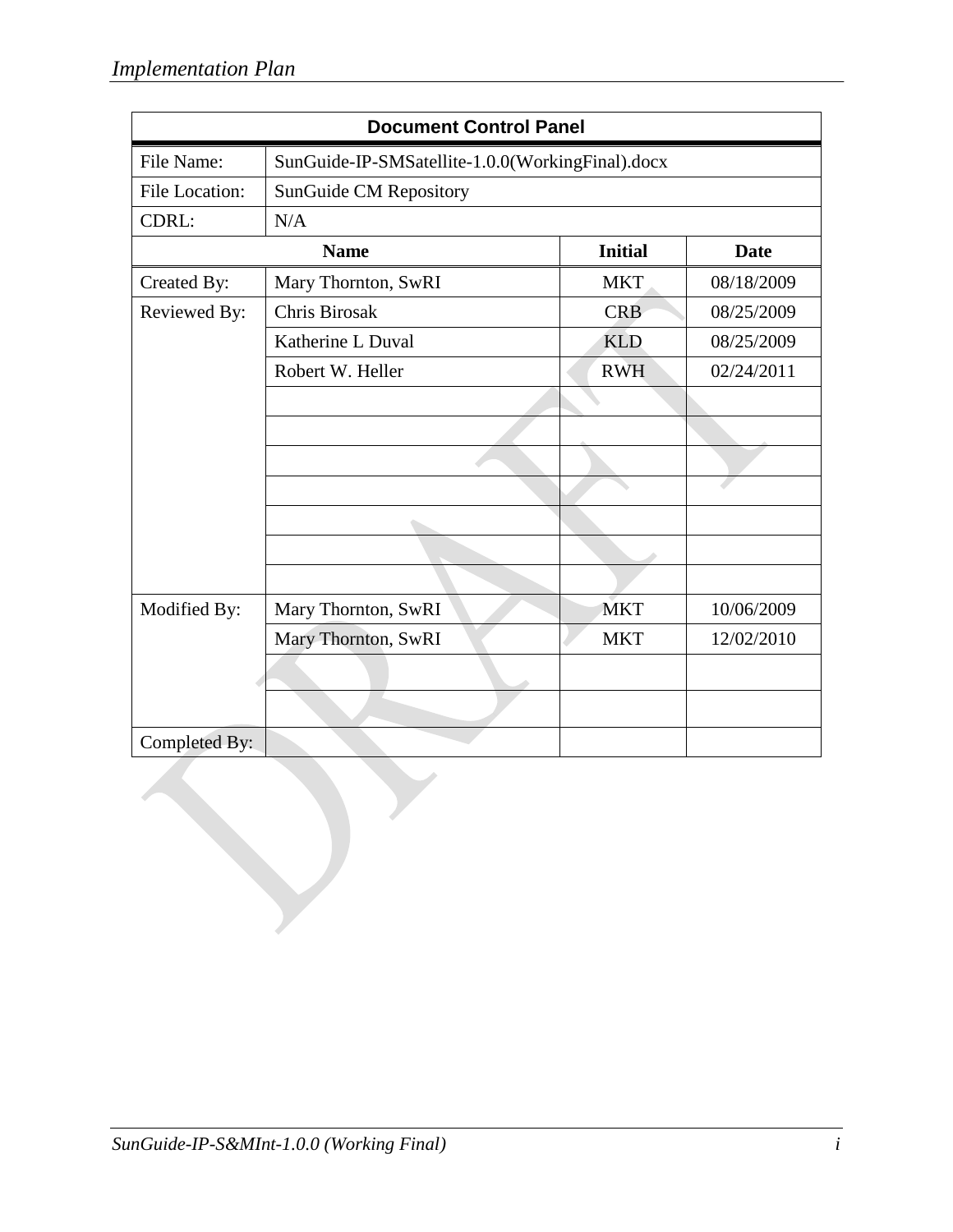# **Table of Contents**

|    |                          |                                                         | Page |
|----|--------------------------|---------------------------------------------------------|------|
|    |                          |                                                         |      |
| 1. |                          |                                                         |      |
|    | 1.1<br>1.2<br>1.3<br>1.4 |                                                         |      |
| 2. |                          |                                                         |      |
|    | 2.1<br>2.2<br>2.3<br>2.4 | Sarasota/Manatee County: Before Software Installation 5 |      |
|    |                          | 2.4.1                                                   |      |
|    |                          | 2.4.2                                                   |      |
|    |                          | 2.4.3                                                   |      |
|    |                          | 2.4.4                                                   |      |
|    |                          | 2.4.5                                                   |      |
|    |                          | 2.4.6                                                   |      |
|    |                          | 2.4.7                                                   |      |
|    |                          | 2.4.8                                                   |      |
|    |                          | 2.4.9                                                   |      |
|    | 2.5                      |                                                         |      |
|    |                          | 2.5.1                                                   |      |
|    |                          | 2.5.2                                                   |      |
|    |                          | 2.5.3                                                   |      |
|    |                          | 2.5.4                                                   |      |
|    | $2.\overline{6}$         |                                                         |      |
|    | 2.7                      |                                                         |      |
|    | 2.8                      |                                                         |      |
| 3. | Notes.                   |                                                         |      |
|    | <b>Appendicies:</b>      |                                                         |      |

A - Device Listing Worksheets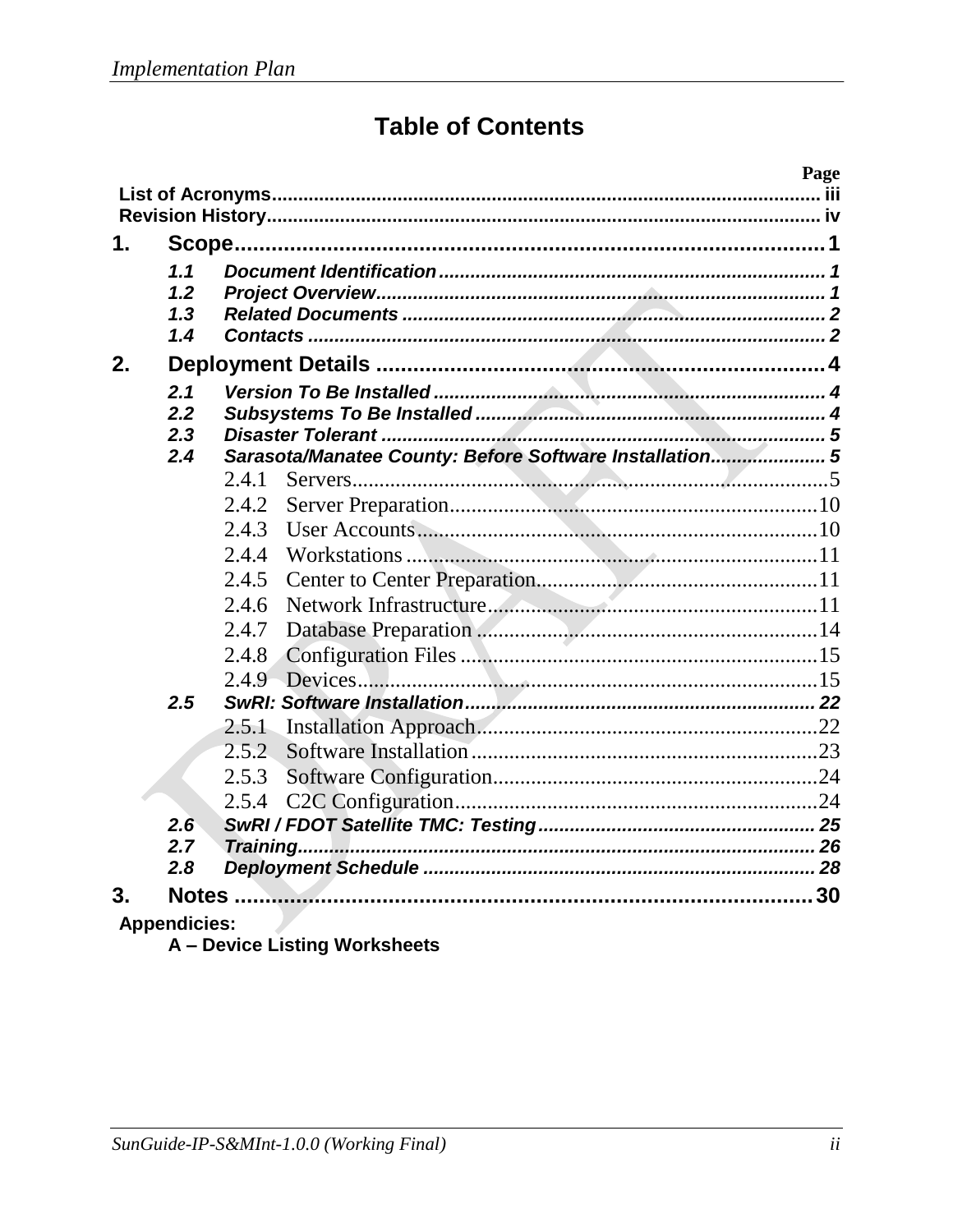# **List of Acronyms**

| C2CCenter-to-Center |                                                               |
|---------------------|---------------------------------------------------------------|
|                     | CCTV Closed Circuit Television                                |
|                     | ConOpsConcept of Operations                                   |
|                     | CSEComputer Sizing Estimates                                  |
|                     | DMS Dynamic Message Sign                                      |
| EHExecutive Handler |                                                               |
|                     | EM Event Management                                           |
|                     |                                                               |
|                     | GUIGraphical User Interface                                   |
|                     | IDSIncident Detection System                                  |
|                     | IIS Internet Information Server                               |
|                     | IP Implementation Plan                                        |
|                     | ITS Intelligent Transportation Systems                        |
|                     | IV&VIndependent Verification and Validation                   |
|                     | MCPManual Control Panel                                       |
|                     | NTCIP National Transportation Communications for ITS Protocol |
|                     | RMSRamp Metering Subsystem                                    |
|                     | RPG Response Plan Generator                                   |
|                     | RS Reporting Subsystem                                        |
|                     | RTMCRegional Traffic Management Center                        |
|                     | RWIS Roadway Weather Information System                       |
| SB Safety Barrier   |                                                               |
|                     |                                                               |
|                     | SICPSoftware Integration Case Procedures                      |
|                     | SIP Software Integration Plan                                 |
|                     | SRSSoftware Requirements Specification                        |
|                     | SUM Software User's Manual                                    |
|                     | SwRISouthwest Research Institute                              |
|                     | TCP/IP Transmission Control Protocol/Internet Protocol        |
|                     | TMC Transportation Management Center                          |
|                     | TSS Transportation Sensor Subsystem                           |
| TvT Travel Time     |                                                               |
|                     | VDD Version Description Document                              |
|                     | VPN Virtual Private Network                                   |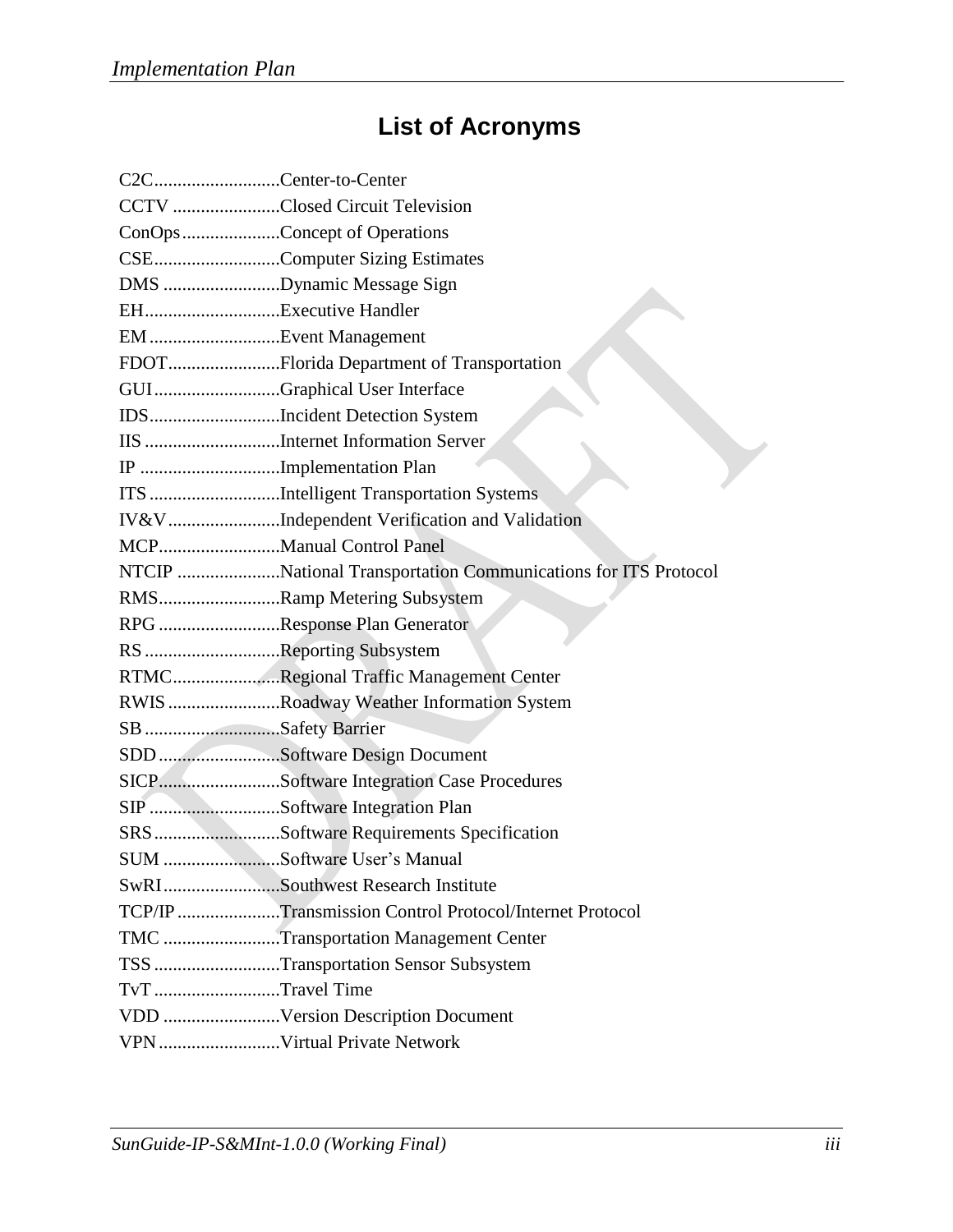| <b>Revision</b>              | Date                   | <b>Changes</b>                                                       |
|------------------------------|------------------------|----------------------------------------------------------------------|
| $1.0.0$ -Draft               | <b>August 18, 2009</b> | <b>Initial Draft Release for Review</b>                              |
| $1.0.1$ -Draft               | October 7, 2009        | <b>Modifications from CRB Review</b>                                 |
| 1.0.0<br>(Working)<br>Final) | February 24, 2011      | Modifications from CRB Review and update for new<br>SunGuide version |
|                              |                        |                                                                      |

# **REVISION HISTORY**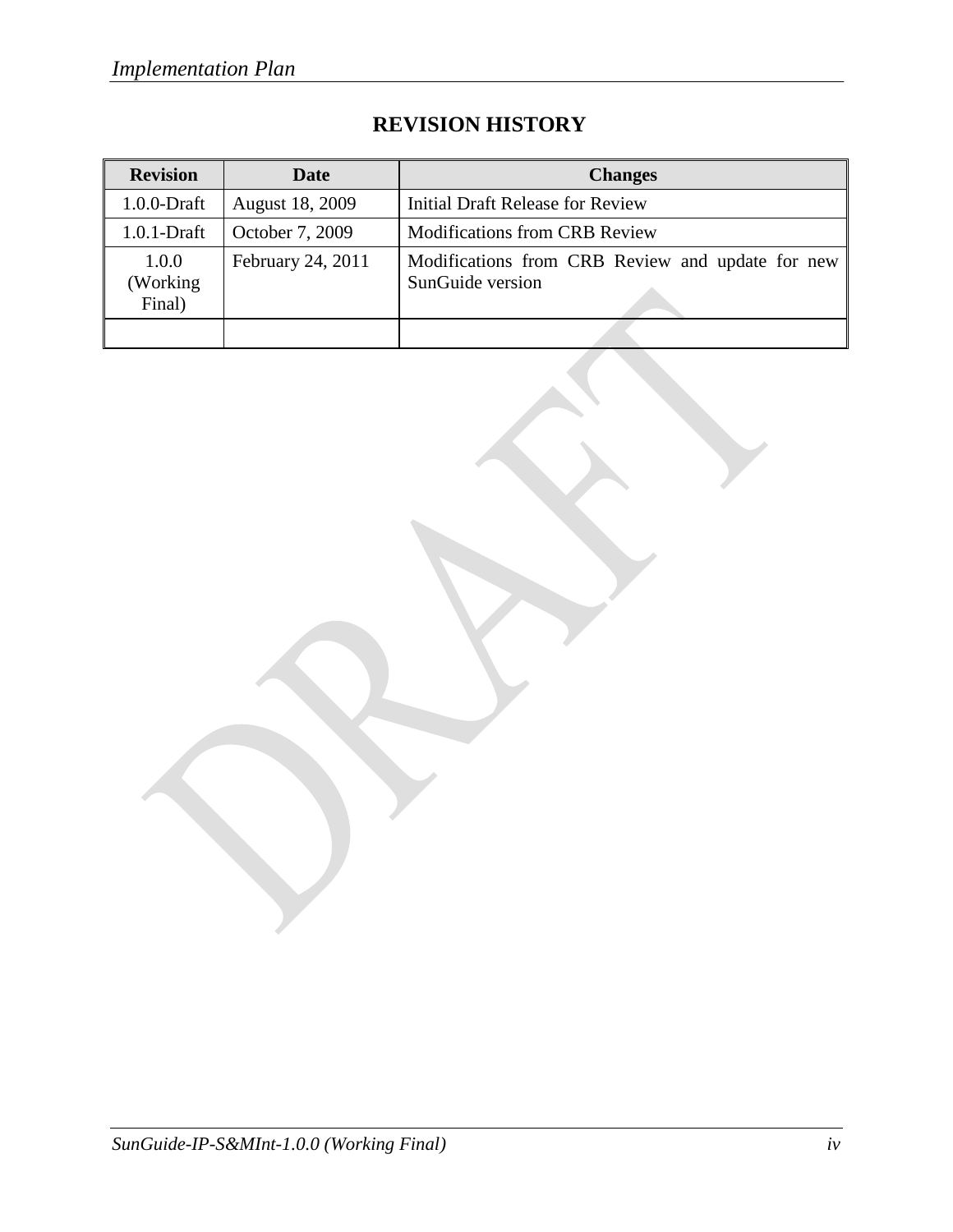# <span id="page-5-0"></span>**1. Scope**

# <span id="page-5-1"></span>*1.1 Document Identification*

This document serves as the Implementation Plan (IP) for the SunGuide<sup>®</sup> software specific to the Florida Department of Transportation (FDOT) Satellite TMC Integration Project for Sarasota and Manatee Counties; herein after referred to as FDOT Satellite TMC. FDOT staff has expressed the intent to run a single installation of SunGuide software with operations staff at two locations. This FDOT Satellite TMC is intended to control of the I-75 Freeway Management System (FMS) devices in Sarasota and Manatee counties during weekdays for approximately 16 hours per day and then transfer control to the SWIFT SunGuide Center in Fort Myers after hours and on weekends. The FDOT Satellite TMC will operate primarily as a remote workstation to the SWIFT SunGuide Center but will be equipped with all the necessary servers and equipment to run independently as a redundant back-up to the SWIFT SunGuide Center in Fort Myers. When describing this redundancy, the term primary site will indicate the SWIFT SunGuide Center, and the backup site will describe the Satellite TMC.

This plan is tentatively scheduled to be implemented in 2013. Therefore, all of the version numbers used in this document, for operating system, software dependencies, and SunGuide software, should be reevaluated closer to the time of implementation and conform to the latest approved version compatible with the SunGuide application.

# <span id="page-5-2"></span>*1.2 Project Overview*

The FDOT is conducting a program that develops and maintains SunGuide software. The SunGuide software is a set of ITS software that allows the control of roadway devices as well as information exchange across a variety of transportation agencies. The goal of the SunGuide software program is to have a common software base that can be deployed throughout the state of Florida. The SunGuide software development effort was based on ITS software available from the state of Texas. In addition to the reuse of software (along with customization of this software), a number of new software modules have been developed specifically for the Florida Department of Transportation. Figure 1.1 provides a graphical view of the software.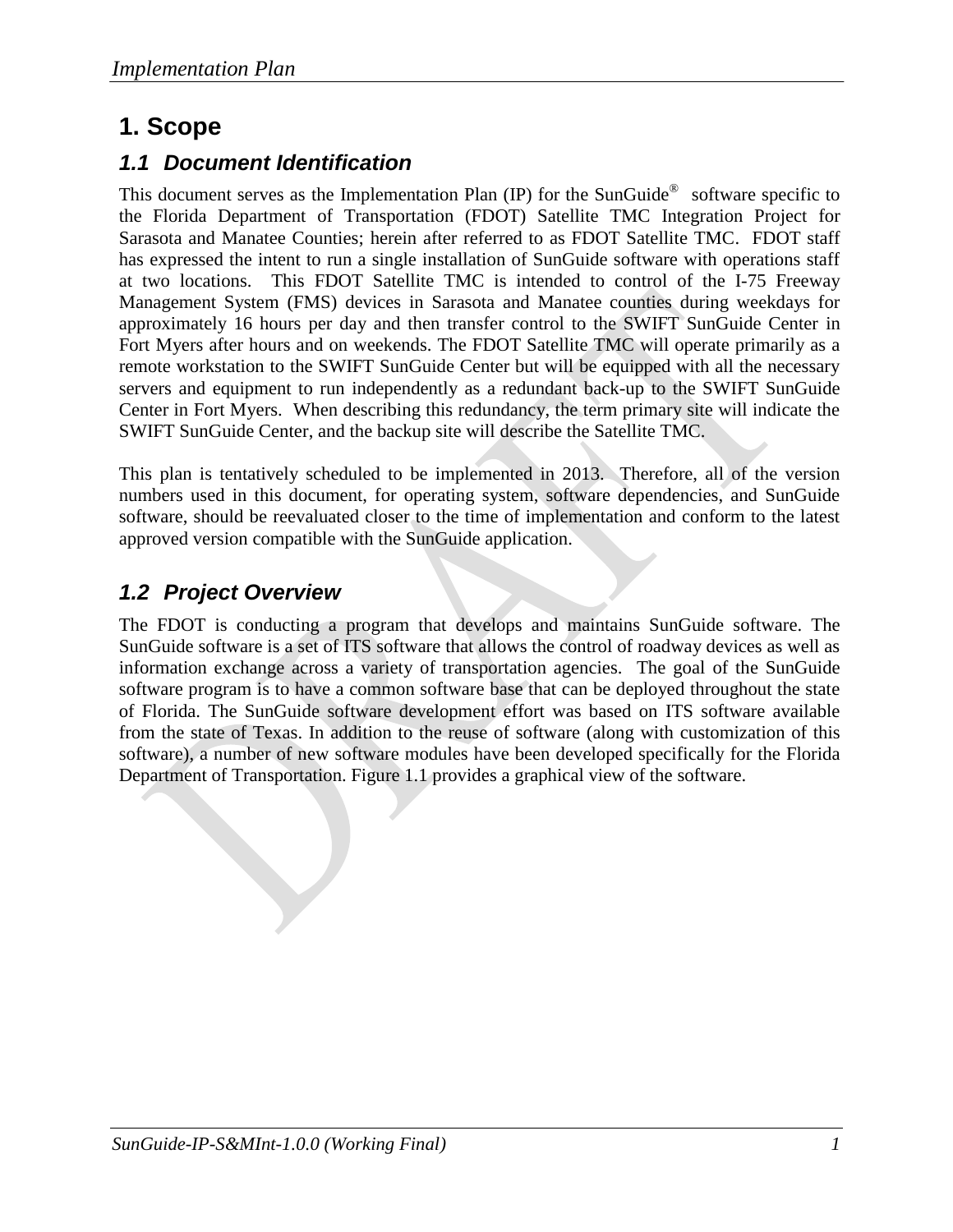

**Figure 1.1 - High-Level Architectural Concept**

# <span id="page-6-0"></span>*1.3 Related Documents*

A number of documents that describe the SunGuide software are available on the project web site. Many of these documents were used to produce this document. The "Reading Room" of the project web site should be reviewed:

[http://sunguide.datasys.swri.edu](http://sunguide.datasys.swri.edu/)

# <span id="page-6-1"></span>*1.4 Contacts*

The following are primary contact persons for the SunGuide software project:

- **Elizabeth Birriel, ITS Section, Traffic Engineering and Operations Office,** [Elizabeth.Birriel@dot.state.fl.us,](mailto:Elizabeth.Birriel@dot.state.fl.us) 850-410-5606
- **Arun Krishnamurthy, FDOT SunGuide Project Manager,** [Arun.Krishnamurthy@dot.state.fl.us,](mailto:Arun.Krishnamurthy@dot.state.fl.us) 850-410-5615
- Clay Packard, PBS&J Project Manager, [Clay.Packard@dot.state.fl.us,](mailto:Clay.Packard@dot.state.fl.us) (850) 410-5623.
- David Chang, PBS&J Project Advisor, [David.Chang@dot.state.fl.us,](mailto:David.Chang@dot.state.fl.us) 850-410-5622
- [Robert Heller,](mailto:rheller@swri.org) SwRI Project Manager, [rheller@swri.org,](mailto:rheller@swri.org) 210-522-3824
- Tucker Brown, SwRI Software Project Manager, [tbrown@swri.org,](mailto:tbrown@swri.org) 210-522-3035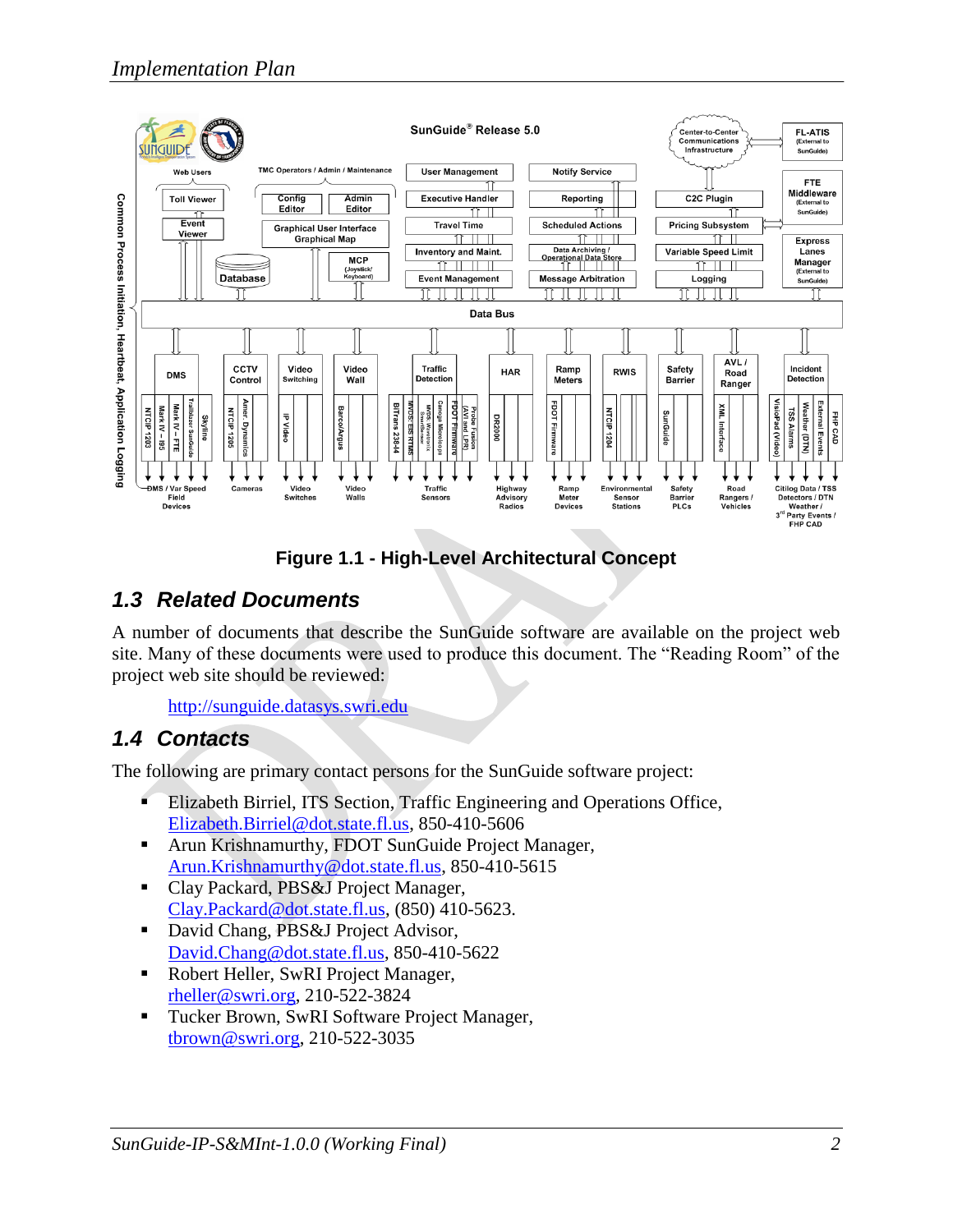The following are contacts for other organizations that are expected to be involved with this deployment:

- Chris R. Birosak, District ITS Program Manager, [Chris.Birosak@dot.state.fl.us,](mailto:Chris.Birosak@dot.state.fl.us) 863-519- 2507
- Mark A. Roberts, Senior ITS Project Manager, [Mark.Roberts@dot.state.fl.us,](mailto:Mark.Roberts@dot.state.fl.us) 863-519-2591
- Katherine L. Duvall, ITS Project Manager, [katherine.duvall@dot.state.fl.us,](mailto:katherine.duvall@dot.state.fl.us) 863-519-2726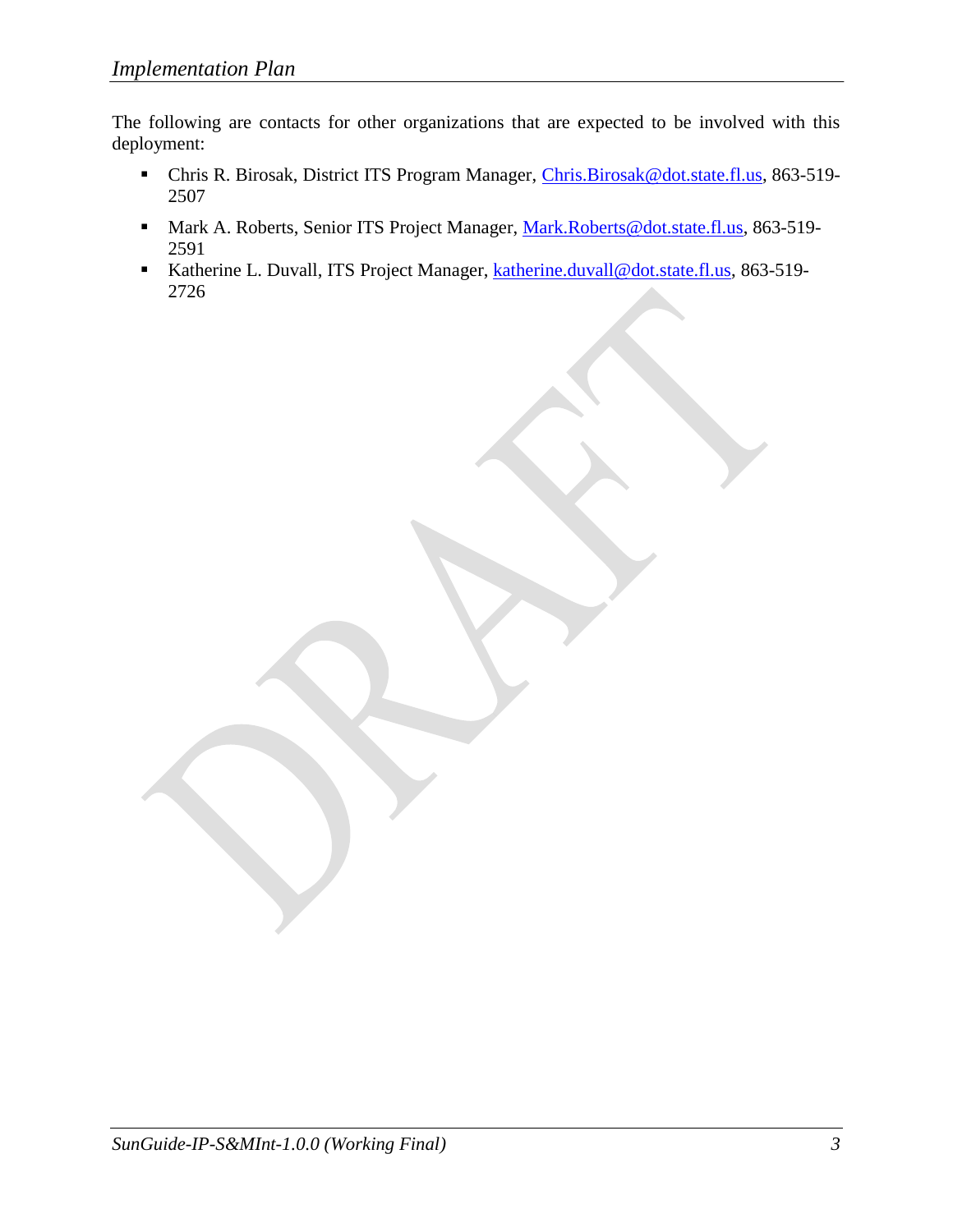# <span id="page-8-0"></span>**2. Deployment Details**

The following documents should be available to FDOT Satellite TMC staff as they prepare for a SunGuide deployment (the most recent versions are available on the project web site):

- Computer Sizing Estimates (CSE)
- Software Requirements Specification (SRS)
- Software Design Document (SDD)
- Version Description Document (VDD)
- Software User's Manual (SUM)
- Software Integration Plan (SIP)
- Software Integration Case Procedures (SICP)
- Administrator Training Slides
- Operator Training Slides
- Installation Notes
- FL-ATIS Style Guide

# <span id="page-8-1"></span>*2.1 Version To Be Installed*

The SunGuide version planned for this installation must be the same version operating in the SWIFT Center. At this time, that version is assumed to be SunGuide Version 5.0.3 with all available patches. Should the deployment schedule be extended in such a way that a newer version of SunGuide is being used at SWIFT, this deployment plan will need to be revised accordingly to match the specifications described in the appropriate Version Description Document.

# <span id="page-8-2"></span>*2.2 Subsystems To Be Installed*

The following SunGuide subsystems will be installed for the initial deployment at FDOT Satellite TMC:

- Administrative Editor (AE)
- Center-to-Center (C2C)
- Closed Circuit Television (CCTV)
- $\bullet$  Data Bus (DB)
- Data Archive (DA)
- Dynamic Message Sign (DMS)
- Event Management (EM)
- Executive Handler (EH)
- Graphical User Interface/Map (GUI)
- Highway Advisory Radio (HAR)
- Incident Detection (IDS)
- Message Arbitration (MAS)
- Notify Manager
- Reporting Subsystem (RS)
- Response Plan Generator (RPG)
- Roadway Weather Information System (RWIS)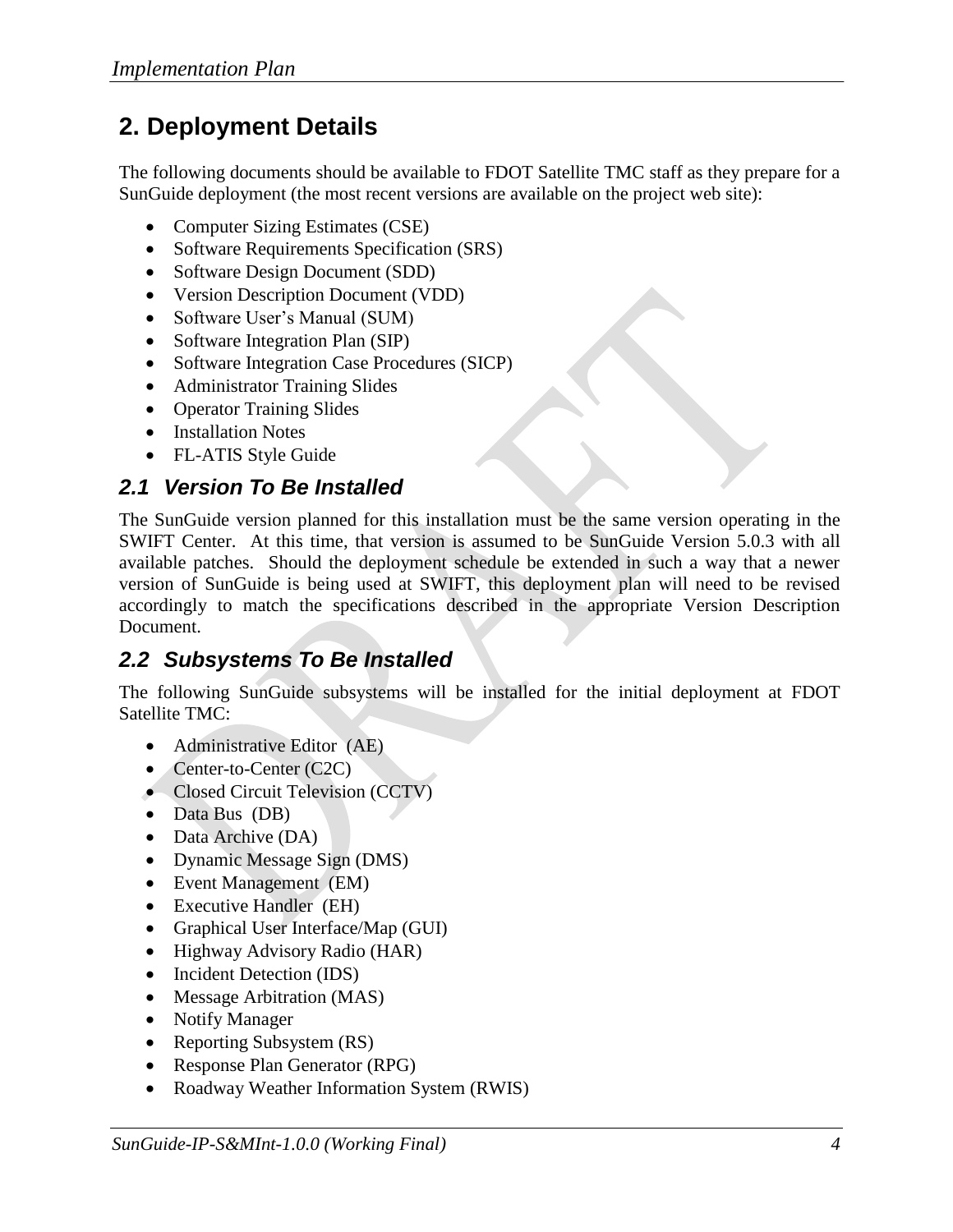- Safety Barrier Cable System (SB)
- Scheduled Actions (SAS)
- Status Logger (SL)
- Transportation Sensor Subsystem (TSS)
- Travel Time  $(TvT)$
- Video Switching (VS)
- Video Wall (VW)

# <span id="page-9-0"></span>*2.3 Disaster Tolerant*

The FDOT Satellite TMC deployment has been requested to be disaster tolerant. The server configuration has been chosen with the intent that it is intended to be a fully redundant system from the primary site to the secondary site. Should the primary site fail, the secondary site will need to be available within a few moments to resume operations and data collection.

Oracle Data Guard, a software solution available with the Oracle Enterprise Edition license, provides a comprehensive set of services that create, maintain, manage, and monitor one or more standby databases to enable production Oracle databases to survive disasters and data corruptions. Data Guard maintains these standby databases as copies of the production database. Then, if the production database becomes unavailable because of a planned or an unplanned outage, Data Guard can switch any standby database to the production role, minimizing the downtime associated with the outage. To meet the needs of the FDOT Satellite TMC, Data Guard will be installed in such a way that the production database is at the primary site at the SWIFT Center, and the standby database is located in the Satellite TMC.

Data Guard will be installed and configured to run in Maximum Performance mode. While there may be some minimal data loss involved with this mode, it is the least disruptive to operations.

# <span id="page-9-1"></span>*2.4 Sarasota/Manatee County: Before Software Installation*

The following sections describe the activities that FDOT staff (or their consultants) needs to perform prior to the SunGuide software deployment. To assist in installation planning, the SunGuide *Computer Sizing Estimate (CSE)* document should be referenced. This document can be found at the project web site: [http://sunguide.datasys.swri.edu.](http://sunguide.datasys.swri.edu/) The document is loaded in the "Various Documents" section of the "Reading Room". Note that if funding allows, workstation performance can be enhanced if the fastest possible workstations can be procured.

### <span id="page-9-2"></span>*2.4.1 Servers*

### **2.4.1.1 Recommended Server Configuration**

This section discusses the SwRI recommended installation of the SunGuide software on dedicated SunGuide servers.

The contents of the following tables are based on information furnished to SwRI by representatives of FDOT Satellite TMC and provide device counts for the phases currently planned. (Note: A spreadsheet for providing a detailed listing of current devices is included in Appendix A).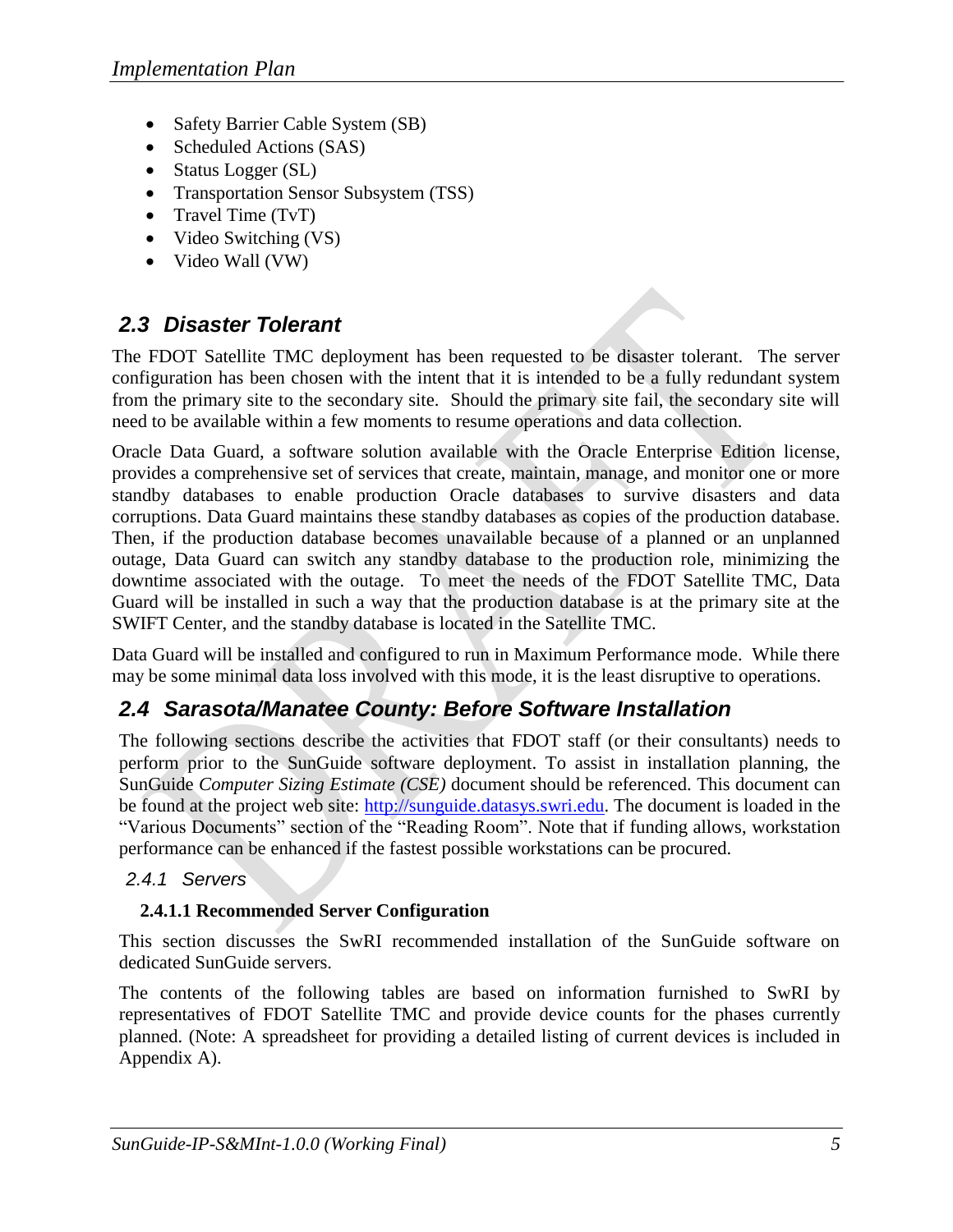| <b>SunGuide Device Types</b>                                    | <b>Deployment</b>        |
|-----------------------------------------------------------------|--------------------------|
| DMS TCP/IP connected signs                                      | 62                       |
| DMS Dialup connected signs                                      |                          |
| <b>CCTV Cameras</b>                                             | 175                      |
| Video Decoders                                                  | 50                       |
| <b>TSS Detectors</b>                                            | 244                      |
| <b>RWIS TCP/IP Stations</b>                                     | $\overline{\mathcal{L}}$ |
| <b>Highway Advisory Radio Controllers</b>                       | 14                       |
| TSS "Tag readers"                                               | $\theta$                 |
| Safety Barrier Cable System ITS Devices (beacons/master radios) | 265/24                   |

| <b>SunGuide User Activities</b>                      | <b>Deployment</b> |
|------------------------------------------------------|-------------------|
| <b>Active Simultaneous SunGuide Users</b>            |                   |
| <b>CCTV Users Simultaneously Controlling Cameras</b> |                   |
| <b>CCTV Users Simultaneously Switching Video</b>     |                   |
| Simultaneous Active Events                           |                   |

The following table is extracted from the SunGuide *Computer Sizing Estimates* document and is used to quantify the number of SunGuide application servers required based on the subsystems to be installed.

|                                                           | <b>Number of</b><br><b>Servers</b> | <b>FDOT</b><br><b>Satellite</b> |
|-----------------------------------------------------------|------------------------------------|---------------------------------|
| <b>SunGuide Subsystem</b>                                 | <b>Required</b>                    | <b>Deployment</b>               |
| <b>Status Logger</b>                                      | 0.1                                | 0.1                             |
| Data Bus                                                  |                                    |                                 |
| Base system up to 500 ITS devices                         | 0.5                                | 0.5                             |
| Over 500 devices                                          | 0.5                                | 0.5                             |
| <b>User Interface</b>                                     |                                    |                                 |
| For every 10 users simultaneously logged in               | 0.5                                | 1.0                             |
| <b>DMS</b> (includes MAS)                                 |                                    |                                 |
| Base subsystem                                            | 0.5                                | 0.5                             |
| For every 100 TCP/IP connected signs                      | 0.5                                | 0.5                             |
| For every 50 dialup signs (assumes 5 modems)              | 0.5                                |                                 |
| <b>CCTV Control (includes Manual Control Panel [MCP])</b> |                                    |                                 |
| Base subsystem                                            | 0.25                               | 0.25                            |
| For every 10 users simultaneously controlling cameras     | 0.25                               | 0.25                            |
| <b>Video Switching</b>                                    |                                    |                                 |
| Base subsystem                                            | 0.5                                | 0.5                             |
| For every 10 users simultaneously switching video         | 0.1                                | 0.1                             |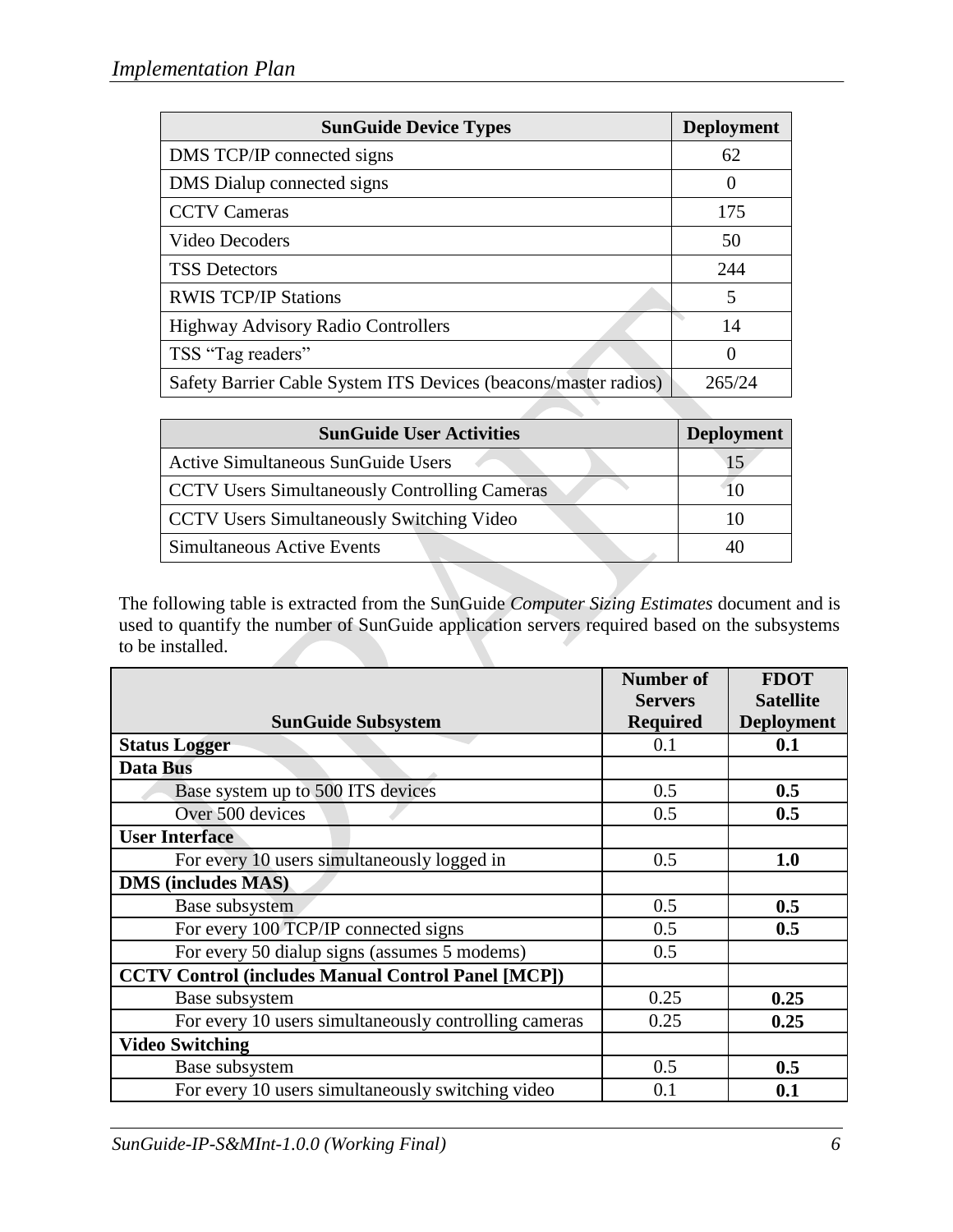|                                                    | <b>Number of</b>                  | <b>FDOT</b>                           |
|----------------------------------------------------|-----------------------------------|---------------------------------------|
| <b>SunGuide Subsystem</b>                          | <b>Servers</b><br><b>Required</b> | <b>Satellite</b><br><b>Deployment</b> |
| <b>Video Wall</b>                                  |                                   |                                       |
| Base subsystem                                     | $\overline{0}$                    | $\boldsymbol{0}$                      |
| For each Barco/Argus Controller                    | $\theta$                          | $\bf{0}$                              |
| <b>TSS</b>                                         |                                   |                                       |
| Base subsystem                                     | 0.25                              | 0.25                                  |
| For every 300 detectors                            | 0.5                               | 0.5                                   |
| <b>Event Management</b>                            |                                   |                                       |
| Base subsystem for up to 20 concurrent events      | 0.25                              | 0.25                                  |
| For each 20 concurrent events over the base amount | 0.25                              | 0.25                                  |
| <b>Ramp Metering</b>                               |                                   |                                       |
| Base subsystem                                     | 0.5                               |                                       |
| For every 20 ramps                                 | 0.25                              |                                       |
| <b>Roadway Weather Information System (RWIS)</b>   |                                   |                                       |
| Base subsystem                                     | 0.25                              | 0.25                                  |
| For every 50 TCP/IP connected sensors              | 0.25                              | 0.25                                  |
| <b>Highway Advisory Radio (HAR)</b>                |                                   |                                       |
| Base subsystem                                     | 0.25                              | 0.25                                  |
| For every 50 HARs                                  | 0.1                               | 0.1                                   |
| <b>Archive</b>                                     |                                   |                                       |
| Base subsystem                                     | 0.5                               | 0.5                                   |
| <b>Safety Barrier</b>                              |                                   |                                       |
| <b>Base Subsystem</b>                              | 0.1                               | 0.1                                   |
| For every 50 Barriers                              | 0.1                               | 5.3                                   |
| <b>Travel Time (TvT)</b>                           |                                   |                                       |
| <b>Base Subsystem</b>                              | 0.5                               | 0.5                                   |
| Web Servers (should be protected with a firewall)  |                                   |                                       |
| General Web server                                 | $\mathbf{1}$                      | $\mathbf{1}$                          |
| Center-to-Center interface server                  | 0.5                               | 0.5                                   |
| <b>Emergency Evacuation</b>                        | 0.5                               |                                       |
| Maintenance Management Systems                     | 0.5                               |                                       |
| <b>Total SunGuide Application Servers Needed</b>   |                                   | 9.5                                   |

The above analysis suggests that ten servers would be needed to support the SunGuide installation. The sizing estimates in the *Computer Sizing Estimates* were based on best engineering judgment. After several installations it is clear that the estimates were conservative, so there is no reason to believe that the planned number of servers will not suffice.

# **2.4.1.2 Planned Server Configuration**

At the FDOT Satellite TMC, the SunGuide Oracle database will be installed on an HP Proliant DL 180 G5 server with 4 GB RAM. Four other HP Proliant DL 180 G5 servers with 4 GB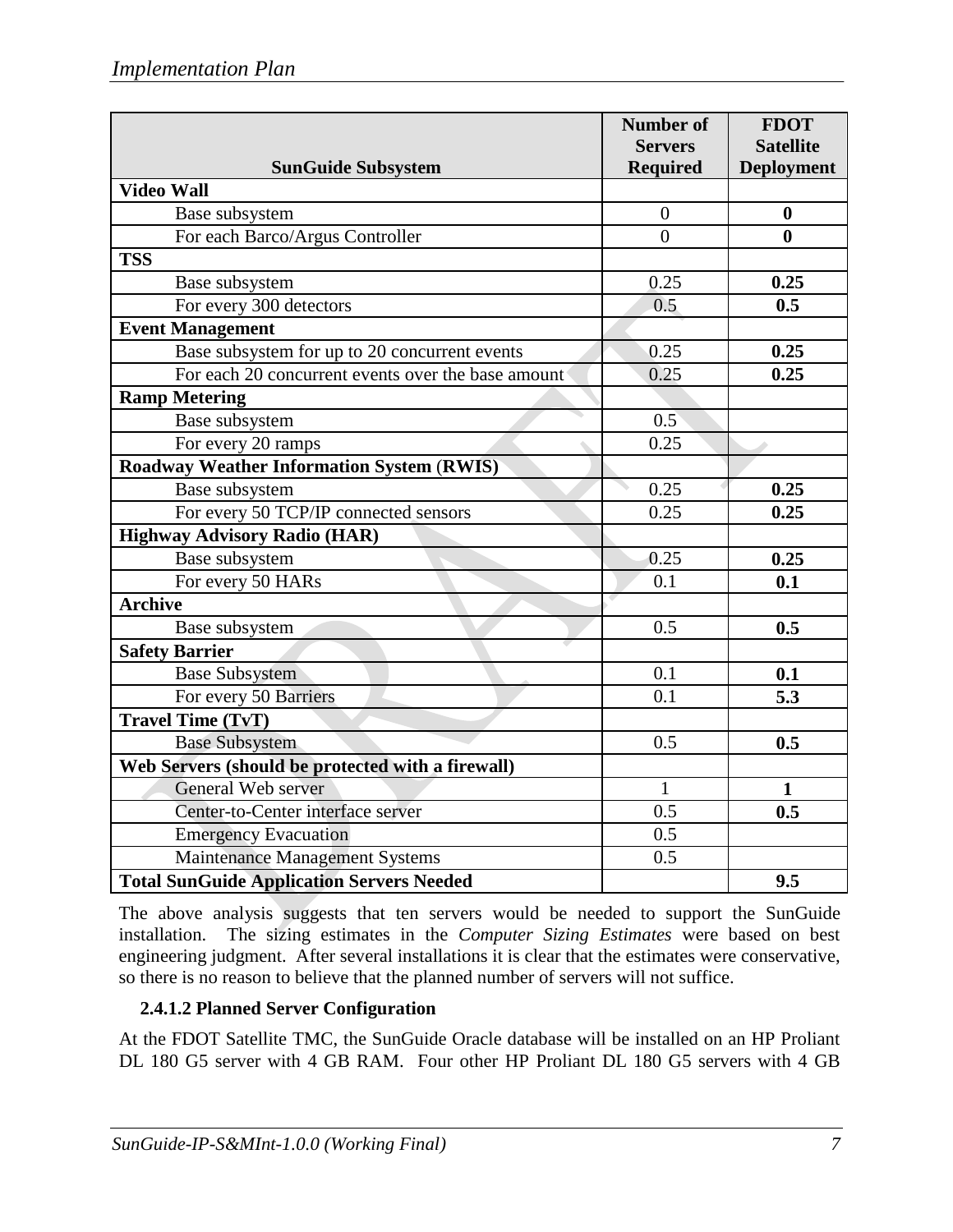RAM each will host the SunGuide application services. Additional servers may be added to Ft. Myers before the time of this installation, and if this is the case, then this plan may be revised.

The SunGuide software will be installed and configured on the following machines (the recommendations are based on the current number of devices:

*SunGuide-IP-S&MInt-1.0.0 (Working Final) 8*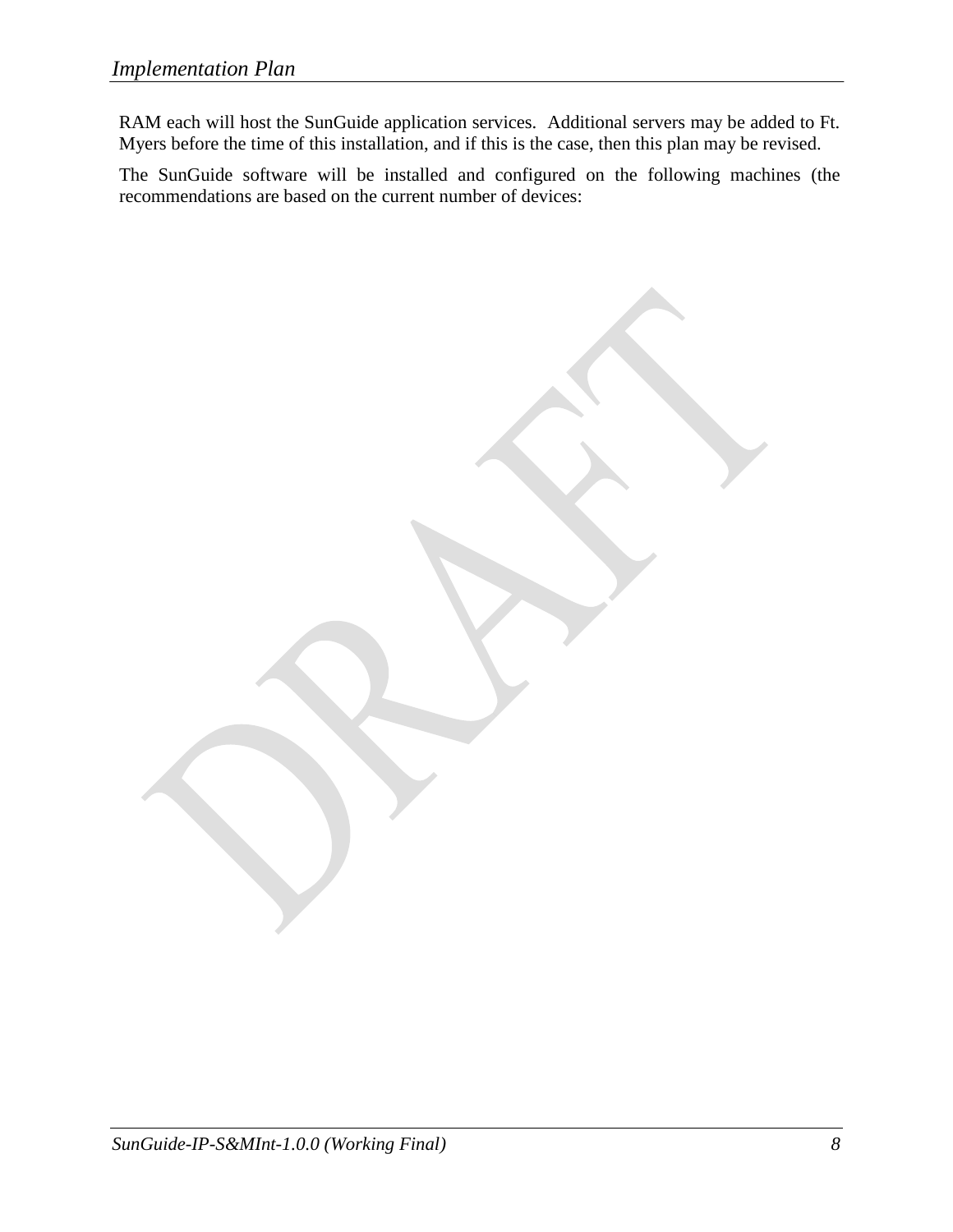| <b>Application Server</b>                     |              |                |              |                         |
|-----------------------------------------------|--------------|----------------|--------------|-------------------------|
| Subsystem                                     | $\mathbf{1}$ | $\overline{2}$ | 3            | $\overline{\mathbf{4}}$ |
| Administrative Editor (AE)                    | $\checkmark$ |                |              |                         |
| Center-to-Center (C2C) Web Services           | $\checkmark$ |                |              |                         |
| C2C SunGuide Publisher & Subscriber (Plugins) |              |                | $\checkmark$ |                         |
| Closed Circuit Television (CCTV)              |              |                |              | ✓                       |
| Data Bus (DB)                                 | $\checkmark$ |                |              |                         |
| Data Archive (DA)                             |              | ✓              |              |                         |
| Dynamic Message Sign (DMS)                    |              | ✓              |              |                         |
| Event Management (EM)                         |              |                | $\checkmark$ |                         |
| Executive Handler (EH)                        | ✓            | ✓              | $\checkmark$ | ✓                       |
| Graph.User Interface/Map (GUI)                | $\checkmark$ |                |              |                         |
| Highway Advisory Radio (HAR)                  |              |                | ✓            |                         |
| Incident Detection (IDS)                      |              |                |              | ✓                       |
| Message Arbitration (MAS)                     |              |                |              |                         |
| <b>Notify Manager</b>                         | ✓            |                |              |                         |
| Reporting Subsystem (RS)                      | ✓            |                |              |                         |
| Response Plan Generator (RPG)                 |              |                | ✓            |                         |
| Roadway Weather Information System (RWIS)     |              | ✓              |              |                         |
| Scheduled Actions (SAS)                       |              |                |              | ✓                       |
| Safety Barrier Cable System (SB)              |              |                | $\checkmark$ |                         |
| <b>Status Logger (SL)</b>                     | $\checkmark$ |                |              |                         |
| <b>Transportation Sensor Subsystem (TSS)</b>  |              |                | ✓            |                         |
| <b>TSS RTMS Driver</b>                        |              |                |              | $\checkmark$            |
| TSS-2 (Probe Fusion Driver)                   |              |                |              | ✓                       |
| Travel Time (TvT)                             |              | ✓              |              |                         |
| Video Switching (VS)                          |              |                |              | ✓                       |
| Video Wall (VW)                               |              |                |              |                         |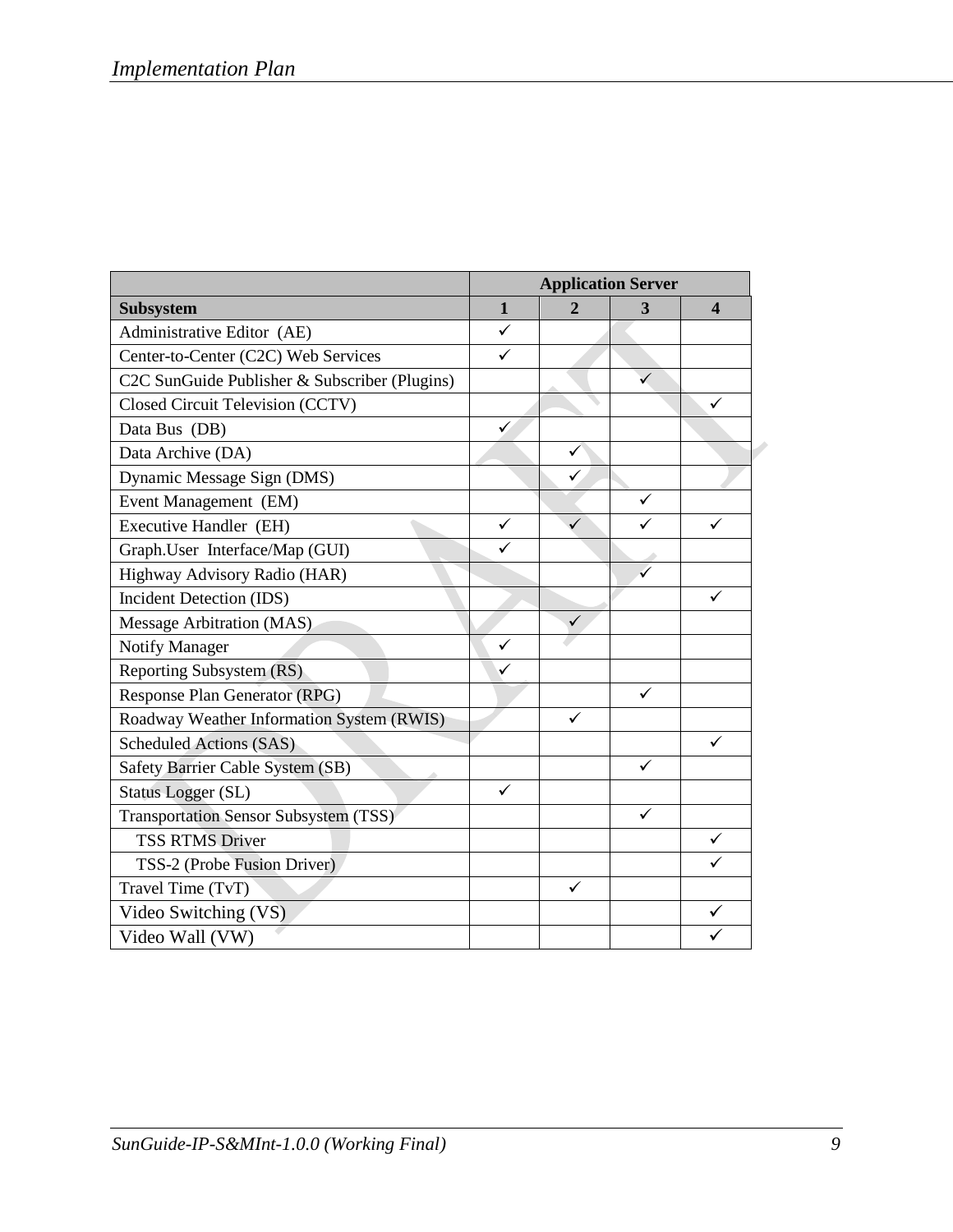The proposed distribution of SunGuide "application subsystems" across servers is preliminary. During operations, the subsystems and driver performance should be carefully monitored for CPU, IO, paging performance or saturation.

During the installation activities, a VPN (Virtual Private Network) connection should be configured that will allow SwRI staff to access the FDOT Satellite TMC computers from remote locations. This will facilitate any troubleshooting (the VPN can only be provided with Sarasota/Manatee County Satellite TMC approval). A VPN connection is already available at Ft. Myers for the purposes of troubleshooting, and SwRI will be provided access to that VPN.

### <span id="page-14-0"></span>*2.4.2 Server Preparation*

The software installation team assumes that FDOT will have licenses and installation media available for the following products:

- Microsoft Windows Standard Server 2003
- Microsoft Standard Server 2003 (for all servers)
- Oracle 11G Enterprise Edition, version 11.1.0.7

The following operating system software needs to be installed on all of the servers before the software installation team arrives on-site:

Microsoft Windows Standard Server 2003 with all current updates from Microsoft

The following software needs to be installed on the servers before the software installation team arrives on-site:

- One server be configured as the Oracle server:
	- o Oracle 11g server, version 11.1.0.7
- Four servers will be configured as application servers:
	- o Oracle 11g Client, version 11.1.0.7
	- o IIS (Microsoft installation disk)
	- o ASP.NET (this installed as part of Microsoft IIS)

Should antivirus software be installed on the servers, there are no requirements to exclude any SunGuide directories from antivirus scanning. However, Satellite TMC staff may want to consider excluding Oracle data files, as it can slow things down considerably.

### <span id="page-14-1"></span>*2.4.3 User Accounts*

Because of the nature of the configuration planned for the Satellite TMC systems, some user accounts will need to be created on the domain. These accounts and their passwords must be made available to the installation team upon arrival. These are the recommended users:

| <b>Account User</b> | <b>Access Required</b>                    | <b>Purpose</b>          |
|---------------------|-------------------------------------------|-------------------------|
| sunguidesvc         | Domain user account that is a member of   | Runs the SunGuide       |
|                     | the Local Administrators group on each of | application services    |
|                     | the SunGuide application servers          |                         |
| oraclesvc           | Domain user account that is a member of   | Runs the Oracle         |
|                     | the Local Administrators group on each of | applications, including |
|                     | the SunGuide database servers.            | Oracle Fail Safe        |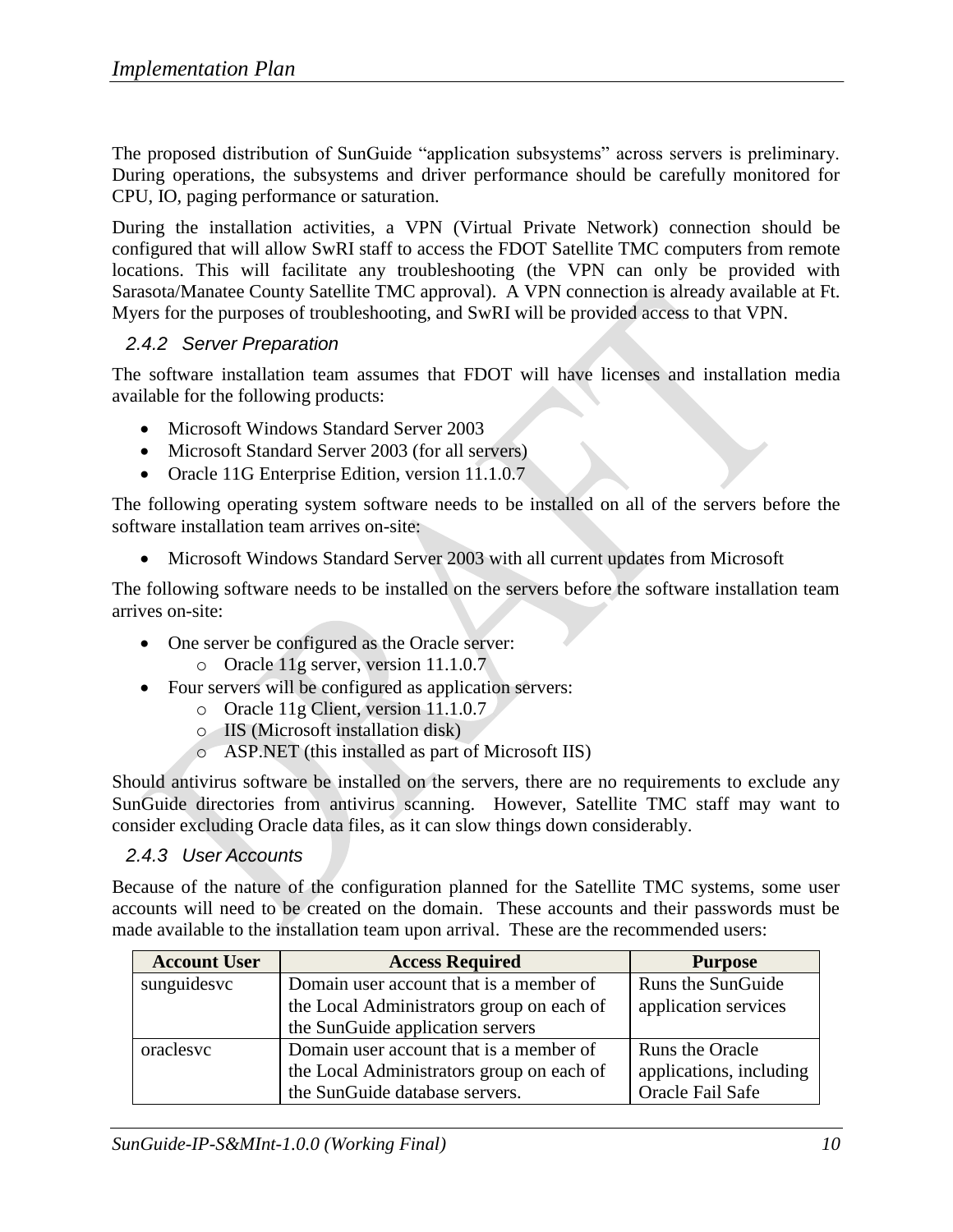Additional accounts should be created or made available to provide access to the SwRI installation team members while they are deploying the application. These can be named according to whatever convention FDOT Satellite Staff would prefer.

#### <span id="page-15-0"></span>*2.4.4 Workstations*

The following software must be installed on each workstation that will access the SunGuide software:

- Microsoft Windows 7
- Microsoft Internet Explorer 8.0

## <span id="page-15-1"></span>*2.4.5 Center to Center Preparation*

Because Center to Center communication will be used to communicate information to the FL511 website during periods when the SWIFT SunGuide Center is unavailable, some coordination is required with the website developers to help with data integration and connectivity with the website. FDOT Satellite TMC staff will need to decide upon an appropriate Center ID for the installation and communicate that ID to the FL-ATIS developers. Also, network connectivity will need to be established between the FDOT Satellite TMC and the FL-ATIS Center to Center server. After installation and configuration are complete, FL-ATIS developers will need to be provided data from the SunGuide database at the FDOT Satellite TMC in order to allow for communication with FL-511 website and phone system during the periods when the Satellite TMC is operating as the primary site. The specific data will be requested by FL-ATIS developers, and can be provided by Satellite TMC staff or the SwRI team.

### <span id="page-15-2"></span>*2.4.6 Network Infrastructure*

The following sections described the network infrastructure that must be in place prior to installation of the SunGuide software.

#### **2.4.6.1 Network Communications**

Due to the client/server nature of the SunGuide software, TCP/IP is used to exchange data between application servers. Due to the web based implementation of the SunGuide user interface, each SunGuide workstation requires TCP/IP access to the SunGuide application servers. FDOT Satellite TMC staff needs to verify that TCP/IP connectivity exists between all SunGuide application servers and SunGuide workstations and that they are on the same or a trusted domain.

Early in the development of requirements for SunGuide, FDOT made the decision that the devices should be connected via TCP/IP to the SunGuide application servers. There are a number of techniques to connect traditional serial ITS devices so that they can be accessed via TCP/IP, these techniques include the use of a terminal server (a box that has a TCP/IP connection and has multiple serial ports) or a port server (a box that has a TCP/IP connection and a single serial port). The only exception to the use of TCP/IP access is that DMS devices can be accessed via a modem or directly through a serial port if the connection is made through a Windows "COM" port on the SunGuide application server running the DMS device driver.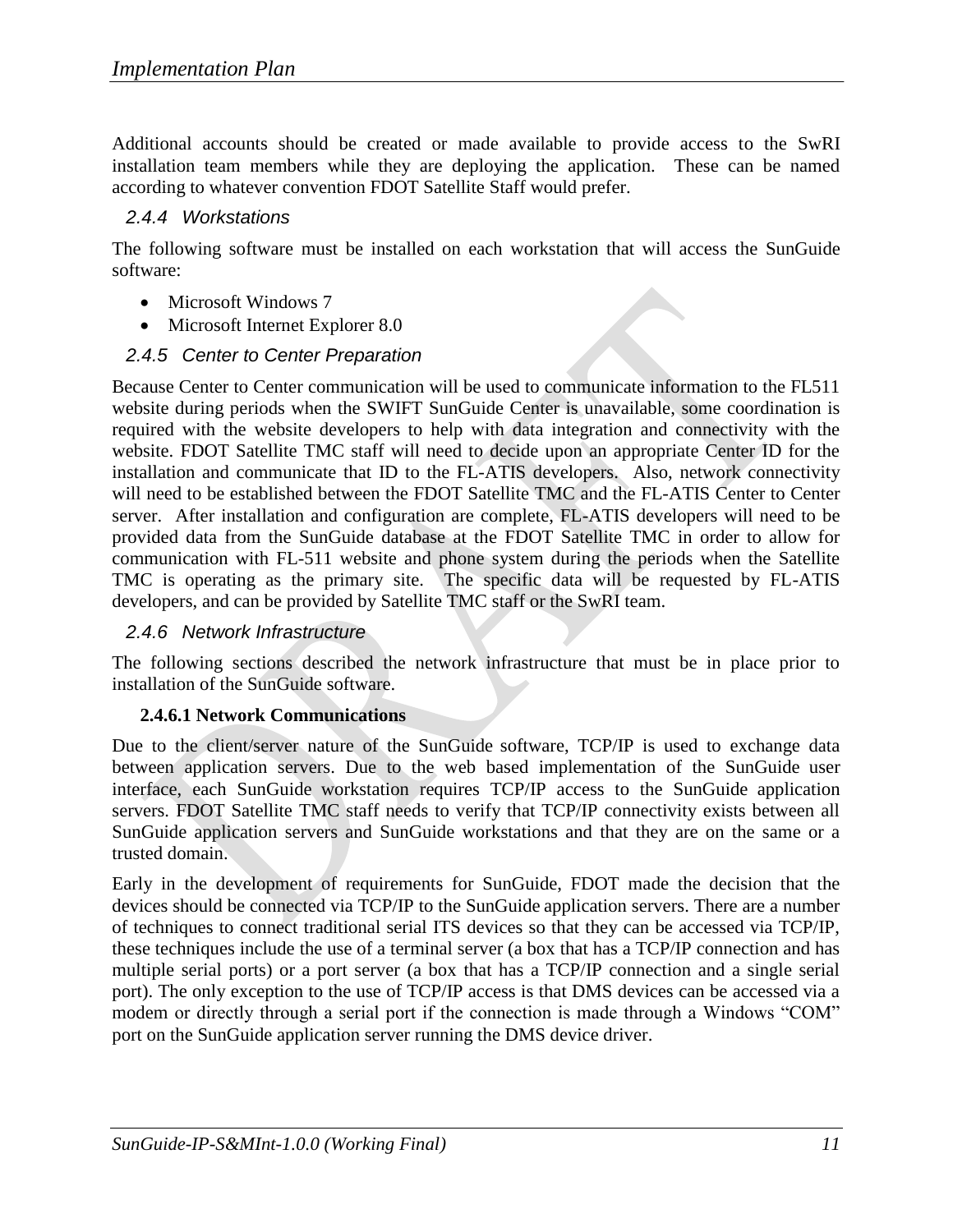# **2.4.6.2 Center to Center**

During the SunGuide software configuration, the Center-to-Center (C2C) interfaces need to be configured so that the FDOT Satellite TMC deployment can exchange information and command requests (assuming operators have the appropriate permissions) with other control centers, including District5, and FL-ATIS, when necessary. To achieve this exchange of data a TCP/IP path must be established between the cooperating centers, this requires agencies to make appropriate modifications to firewall and other network appliances that may restrict this type of data flow.

At this time, it is expected that the FDOT Satellite TMC will need to be able to communicate with the FL-ATIS system in order to provide traffic and event information to the FL-511 website and phone system during times when the SWIFT Center is unavailable. Therefore, network communications will need to be opened up between the FL-ATIS C2C Collector and the FL-ATIS C2C Command Receiver (addresses provided by FL-ATIS) and the FDOT Satellite TMC servers that will host the Satellite TMC C2C Provider and the Satellite TMC C2C Subscriber (SunGuide C2C Plugins). The addresses of the Satellite TMC C2C components will be provided by SwRI to the FL-ATIS team at the time of installation.

The diagram below shows the need for this connectivity:



### **2.4.6.3 Network Resources**

As the SunGuide software is configured, it will need access to various "standard" servers (e.g. a time server) that may be installed as part of the SunGuide installation or may be available as part of the greater FDOT network. The following network services need to be available and the details (e.g., host names, addresses) need to be available during the SunGuide software configuration:

- SMTP Mail Server (strongly recommended): The SunGuide Notify Manager needs to be able to send emails on major system events so SMTP mail server access is required.
- DNS Server (strongly recommended): The SunGuide applications utilize TCP/IP to exchange data and the applications can use either IP addresses or host names in their configuration files. Note that the use of DNS is preferred because using explicit IP addresses is less flexible than using hostnames.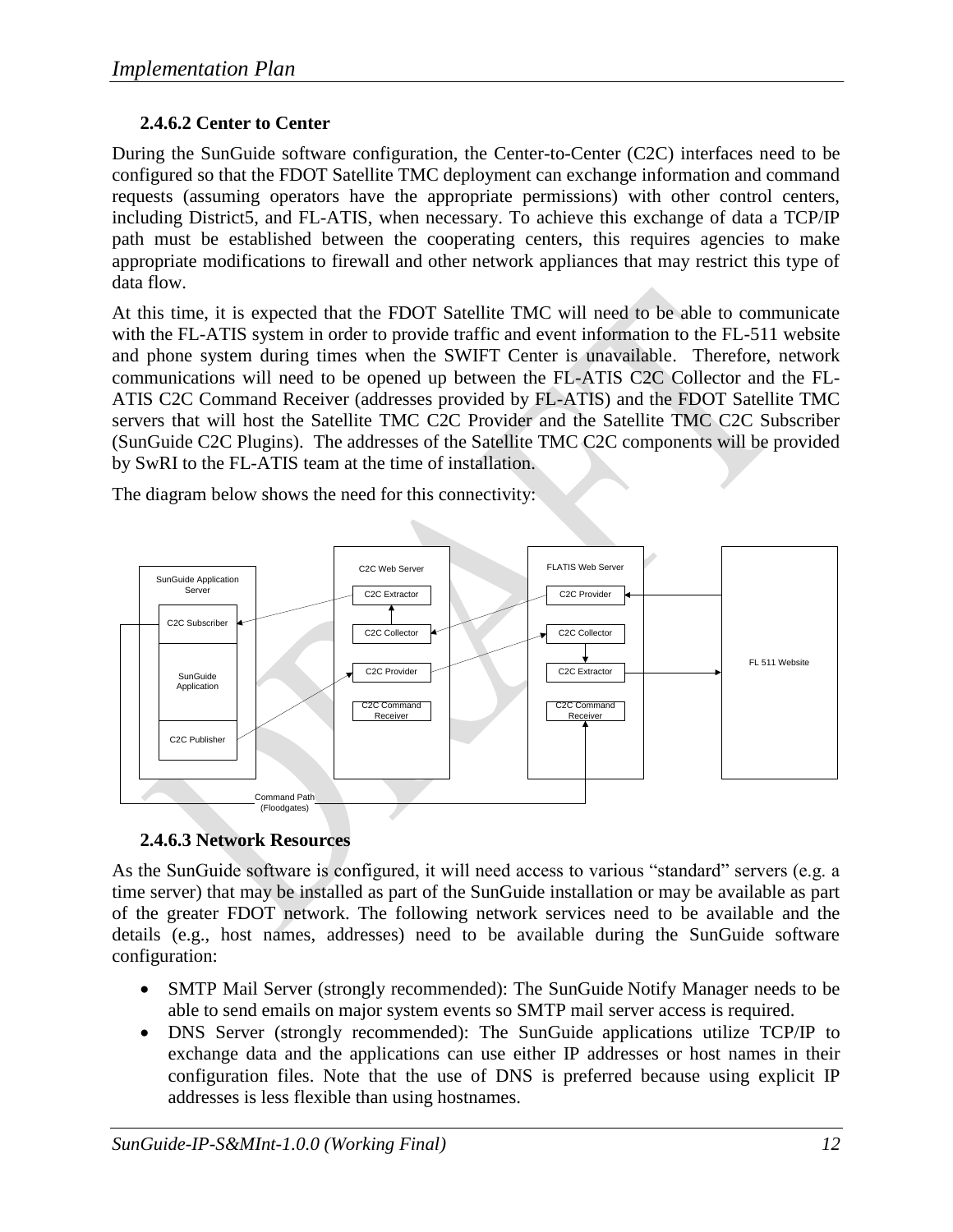Time Server (strongly recommended): It is recommended that all SunGuide computers (workstations and servers) be synchronized to a common time source as it is desirable during diagnostics to have the same time on all SunGuide systems.

It is expected that a primary domain controller (PDC) and a gateway (G/W) will be in place. A heartbeat should be configured to support the clustered database servers. Where and how the heartbeat is configured is left to FDOT Satellite TMC discretion.

The following high level network diagram extracted from the Conceptual Plan for the FDOT Sarasota/Manatee County Satellite TMC Integration Project depicts the expected ITS network layout at the FDOT Satellite TMC.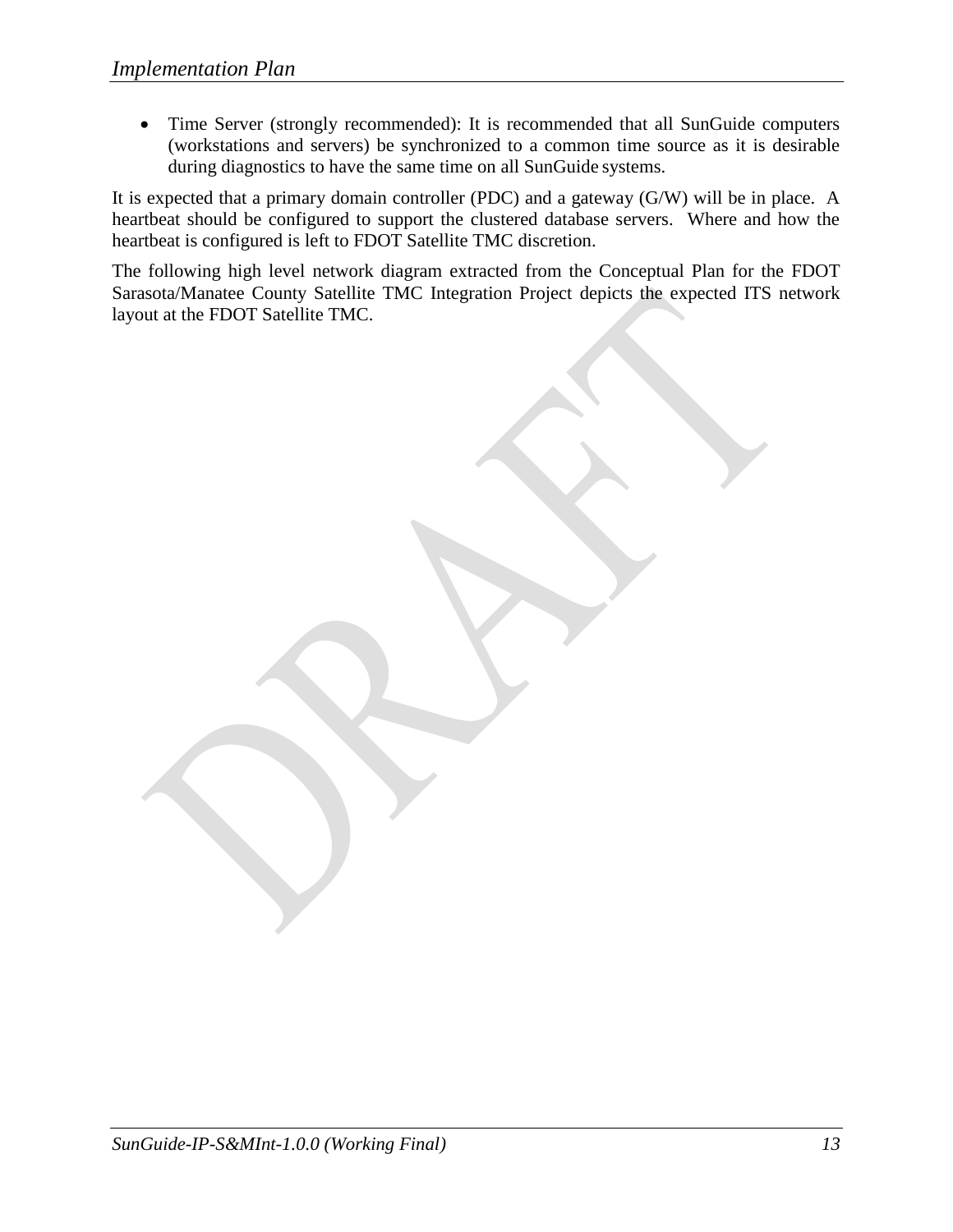

# <span id="page-18-0"></span>*2.4.7 Database Preparation*

Because the FDOT Satellite TMC will function as a redundant system for the SWIFT SunGuide system, the initial database created and prepared for this project will be a current copy of the Ft. Myers SunGuide database. Creation of this copy (the replication of the SWIFT SunGuide database at the FDOT Satellite TMC) will need to be done as a part of the process of setting up Oracle Data Guard between the two sites during the actual deployment of SunGuide to the FDOT Satellite TMC.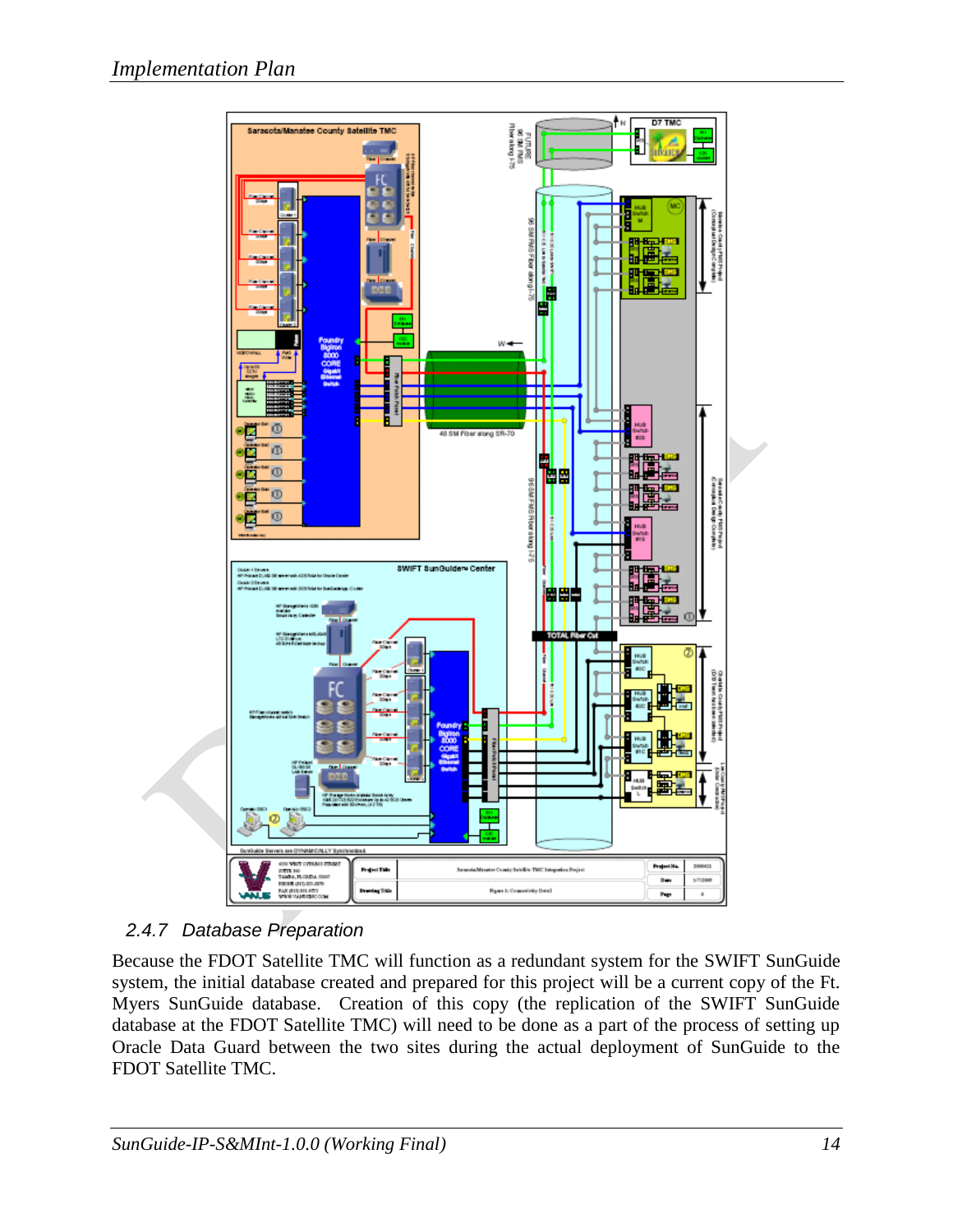In addition, there is currently an issue with Oracle data streaming using Oracle Data Guard for the SunGuide database that is currently in the process of being resolved. The SunGuide Event Management portion of the database defines nested tables as user-defined types. User-defined types are not supported by Oracle Data Guard. Therefore, the nested tables must be "unnested" for transport to the duplicate database. This issue is currently under investigation and is expected to be resolved before the FDOT Satellite TMC deployment.

# <span id="page-19-0"></span>*2.4.8 Configuration Files*

Because the FDOT Satellite TMC SunGuide will essentially be a duplicate of the SWIFT SunGuide system, some configuration files will need to be obtained from the SWIFT system and provided to the SwRI deployment team prior to installation. These files will be modified as appropriate and used in the FDOT Satellite TMC. These files include:

- The SunGuide configuration file (config.xml)
- The IP Video switching and Snapshot devices configuration files (IpVideoDevices.xml, SnapshotDevices.xml)
- The SAS configuration files (sequences.xml, schedules.xml)
- The Operator Map configuration file (OMInterface.dll.config)

### <span id="page-19-1"></span>*2.4.9 Devices*

This section contains information on device data and integration into SunGuide.

#### **2.4.9.1 Protocol Compliance**

For the devices being deployed, FDOT Satellite TMC staff needs to verify that the protocol used by the devices to be controlled by the SunGuide software is compliant to the protocols on the SunGuide project website. At this time, this includes the following protocols:

| Subsystem                                  | <b>Protocol Reference</b>                                    |
|--------------------------------------------|--------------------------------------------------------------|
| <b>CCTV Control</b>                        | NTCIP 1205 v01.08 Amendment 1 v01.08 (August 2004)           |
|                                            | American Dynamics SD Ultra VII camera firmware version 2.03, |
| <b>CCTV Control</b>                        | dated January 24, 2006                                       |
| <b>CCTV Control</b>                        | American Dynamics SD Ultra 8 camera firmware version 1.09,   |
|                                            | FPGA version 2006/10/31 15:18                                |
| <b>DMS</b>                                 | NTCIP 1203, FDOT MIB (Sep 2001)                              |
| <b>DMS</b>                                 | Mark IV - I95: Document Number A316111-102 REV. A8 (June     |
|                                            | 26, 2001)                                                    |
| <b>DMS</b>                                 | <b>SunGuide Trailblazer</b>                                  |
| <b>HAR</b>                                 | Highway Information Systems DR2000                           |
| <b>RWIS</b>                                | NTCIP 1204 v02.18 (April 2004)                               |
| <b>Traffic Detection</b>                   | EIS RTMS, Issue 2 (April 2003)                               |
| <b>Traffic Detection</b>                   | Wavetronix RTMS: SS105 SmartSensor Data Protocol V2.02       |
| Traffic Detection (AVI)                    | <b>SIRIT Identity Flex Title 21</b>                          |
| Traffic Detection (AVI)                    | TransCore Allegro IT2020                                     |
| Traffic Detection (LPR)                    | PIPS P357 Video Processor                                    |
| Traffic Detection (LPR)                    | <b>Inex Zamir</b>                                            |
| Video Switching: IP Video VBrick 4200/5200 |                                                              |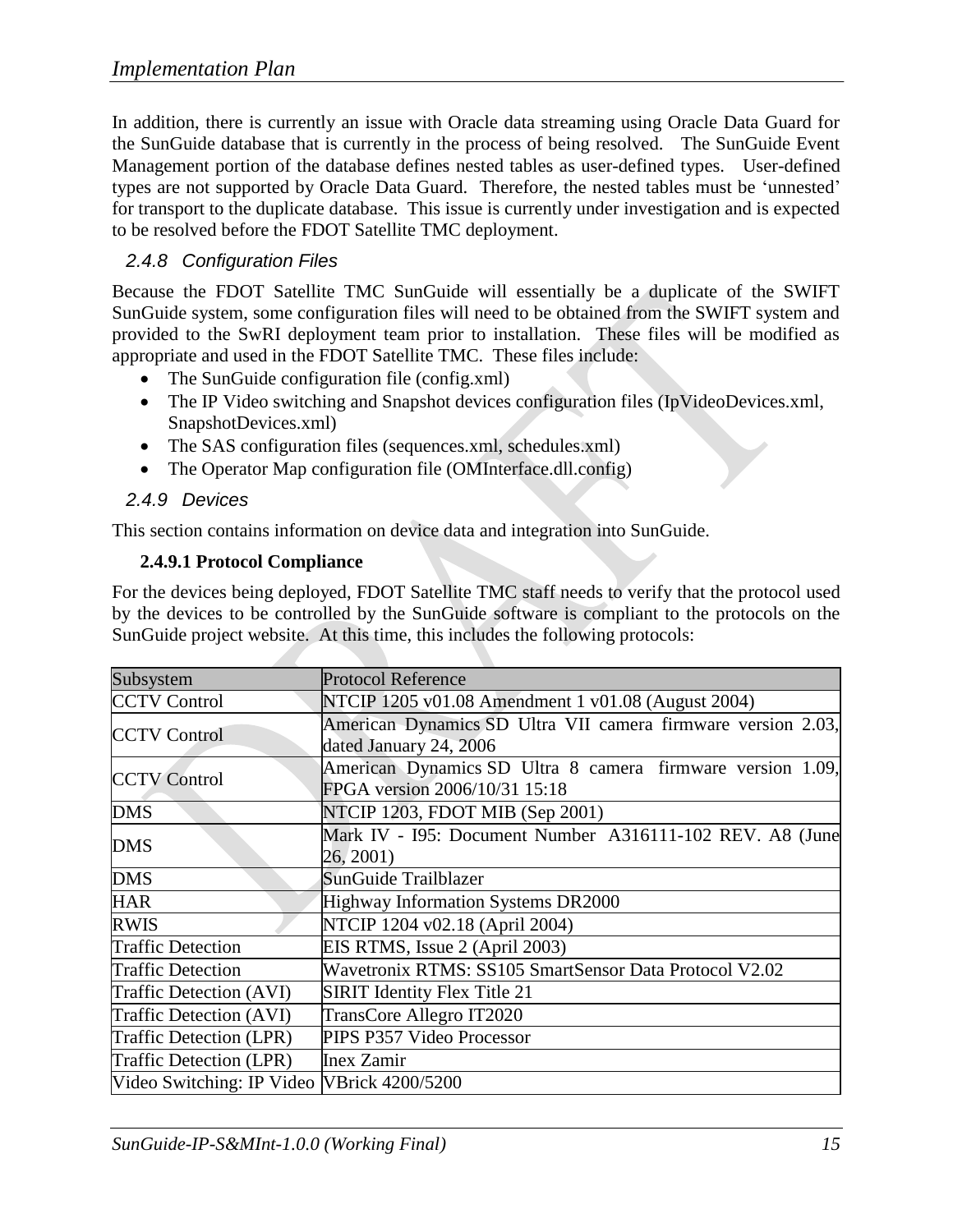| Subsystem                                       | <b>Protocol Reference</b>                                                           |
|-------------------------------------------------|-------------------------------------------------------------------------------------|
| Video Switching: IP Video Teleste IDP301/IDE301 |                                                                                     |
|                                                 | Video Switching: IP Video Coretec VCX2400D/VCX2400E                                 |
| Video Switching: IP Video  iMpath i1000/i4100   |                                                                                     |
|                                                 | Video Switching: IP Video Cornet Technology iVDO Streamer 2/4D / iVDO Streamer 2/4E |
| Video Wall                                      | Barco/Argus Apollo                                                                  |

In addition to verifying the protocols are compliant, the FDOT Satellite TMC staff needs to verify the TCP/IP connectivity to the field devices prior to the on-site installation activities being performed. This can most simply be accomplished by using "ping" to verify that the device is accessible from the server room using the network that the SunGuide servers will be utilizing.

Past history from previous new SunGuide installations indicates that approximately 80% of deployment efforts are spent on device connectivity (future upgrades do not take this level of effort). In new deployments wiring issues, device configuration issues and network issues have been shown to take a lot of time to resolve. Any effort prior to the deployment using "test software" (often provided by the vendors) to communicate to the devices from computers in the control center can reduce the installation efforts.

#### **2.4.9.2 Device Worksheets**

The following sections describe the information that must be collected about each device that is to be utilized by the SunGuide software.

Notes:

- When entering latitude/longitude values, a full 8 digits of precision must be entered, as coordinates are stored in micro degrees which require 8 digits. SunGuide has a 30 character limit for device short names and descriptions are limited to 256 characters.
- Appendix A of this document has a worksheet to provide device information, the information requested in the following tables is best presented in an Excel worksheet format. Note that the data already provided is not all the information required to perform the SunGuide installation.

# **2.4.9.2.1 CCTV Worksheet**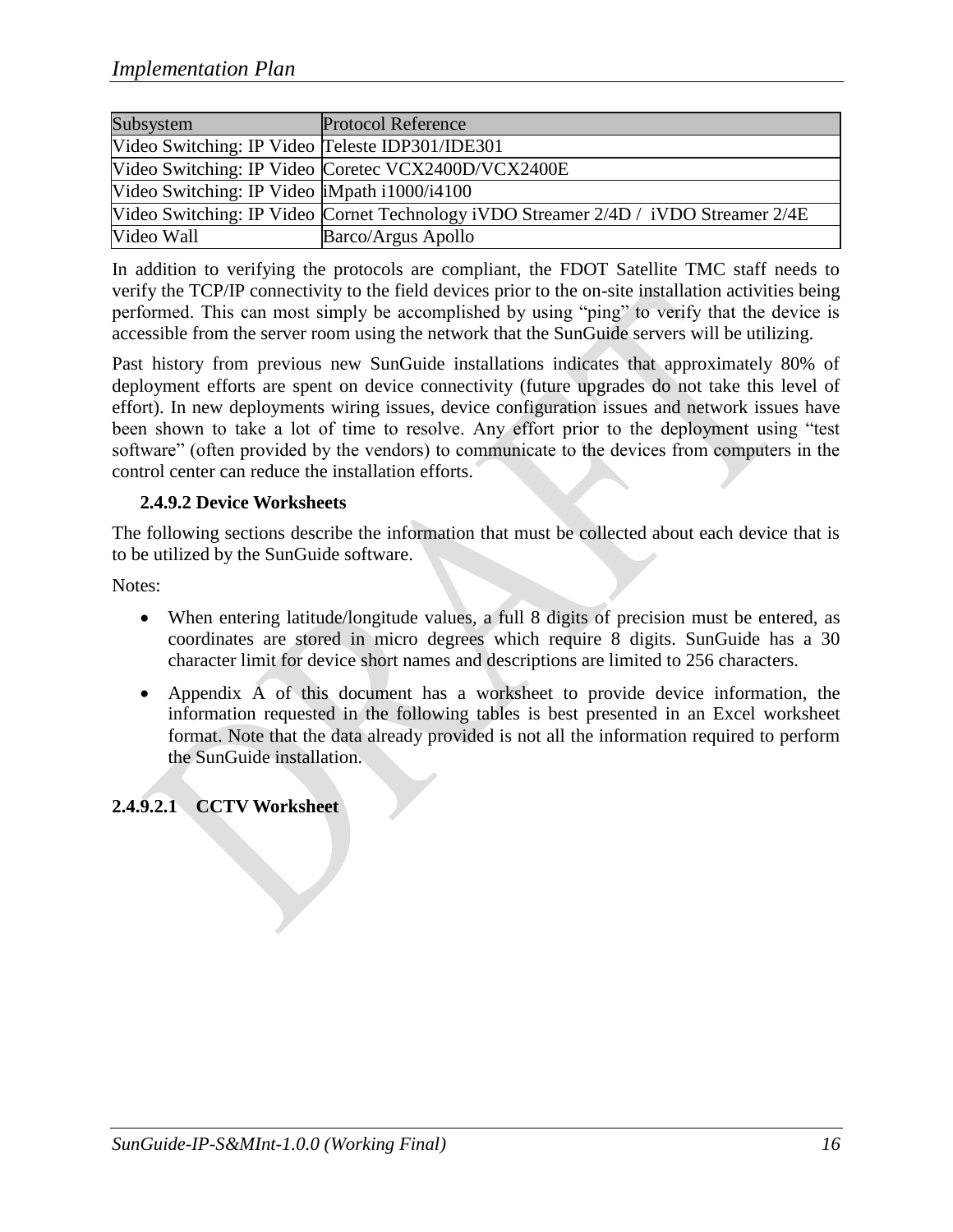| Camera Name                   | Unique name of camera                                               |
|-------------------------------|---------------------------------------------------------------------|
| Center Id                     | Unique name of center where camera resides, same as the one used    |
|                               | for C2C communication                                               |
| Protocol                      | Specifies the protocol (values: SNMP, SNMP(PMPP)) for camera        |
| <b>Poll Process</b>           | Name of driver for camera                                           |
| Manufacturer                  | Manufacturer of camera                                              |
| <b>Location Description</b>   | Description of where camera resides                                 |
| Roadway                       | Roadway of where camera resides                                     |
| Direction                     | Direction of roadway where camera is installed                      |
| Latitude                      | Latitude of where camera resides                                    |
| Longitude                     | Longitude of where camera resides                                   |
|                               | Operational status (values: Active, Error, Failed, OutOfService) of |
| <b>Op Status</b>              | camera                                                              |
|                               | Address type (values: pmppAddress, commAddress) for camera, if      |
| Address Type1                 | pmppAddress then camera uses SNMP (PMPP); if commAddress            |
|                               | then camera uses SNMP                                               |
| Address Type2                 | Specific address type (values: portServerAddress) of Address        |
|                               | Type 1                                                              |
| Address                       | Device address of camera                                            |
| Port Server IP                | IP address for the port server where camera resides                 |
| Port Server Port Number       | Port number for the port server where camera resides                |
| <b>Community Name</b>         | Community name for camera (SNMP)                                    |
| <b>Attach to Video Device</b> | If selected, additional IP video parameters for attached encoder    |
|                               | must be supplied.                                                   |

The following data needs to be collected for each CCTV to be configured:

The following data need to be provided for IP video (both encoders and decoders):

| Video Device IP Address       | IP address for encoder                                              |
|-------------------------------|---------------------------------------------------------------------|
| Restricted                    | Applicable only for decoders                                        |
| Workstation                   | Applicable only for decoders, select if a workstation is configured |
|                               | for this video destination.                                         |
| Video Device Type             | Type (IP video device) of video device, encoder or decoder          |
|                               | Unique IP video switch driver name, determined at the time of       |
| <b>IP Streaming Driver ID</b> | installation.                                                       |
| <b>Card Number</b>            | Card number for VBrick encoder                                      |
| Manufacturer                  | Manufacturer (values: Coretec, iMpath, Teleste, VBrick) of          |
|                               | encoder                                                             |
| Model                         | Model of encoder or decoder                                         |
| <b>Streaming Type</b>         | Streaming type (values: ES, transport, program, mpeg)               |
| Secondary Interface           | Secondary interface for VBrick which enables users to maximize      |
|                               | number of inputs                                                    |
| <b>Snapshot Requested</b>     | Determines if snapshots are generated for encoder                   |

### **2.4.9.2.2 DMS Worksheet**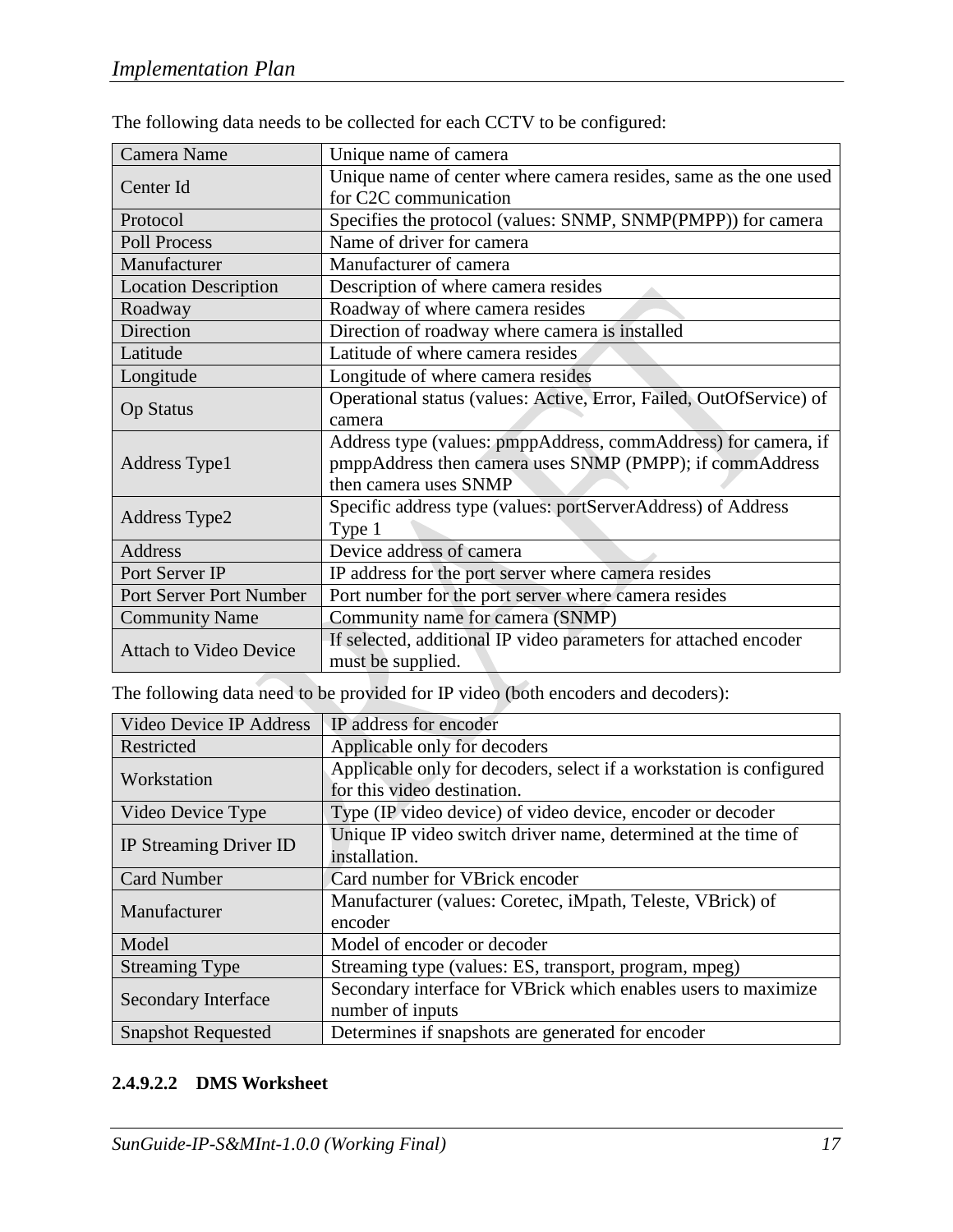| <b>Sign Name</b>              | Unique name of DMS                                                                   |
|-------------------------------|--------------------------------------------------------------------------------------|
| Center Id                     | Unique name of center where DMS resides                                              |
| Protocol                      | Specifies the protocol (values: SNMP, SNMP(PMPP), MarkIV,                            |
|                               | SunGuide (for Trailblazers)) for DMS                                                 |
|                               | Specifies how the DMS is connected to the network (values:                           |
| <b>Connection Type</b>        | Direct, Modem, Long Distance Modem)                                                  |
| <b>Poll Process</b>           | Name of driver for DMS                                                               |
| <b>Packet Timeout</b>         | Amount of time the driver will wait on a response from a DMS                         |
|                               | before timing out (recommended time is 5 seconds)                                    |
|                               | How many times a packet is attempted before it errors out, for                       |
| Packet Retry Limit            | most signs the recommended number is 2, for signs prone to                           |
|                               | errors, this can be increased                                                        |
|                               | How many times a command is attempted before it errors out, a                        |
| <b>Command Retry Limit</b>    | command consists of multiple packets. Recommended number is                          |
|                               | 1                                                                                    |
| <b>Op Status</b>              | Operational status (values: Active, OutOfService) of DMS                             |
| Type                          | Values: Fiber Optic, LED, Flip-Disk, Shutter                                         |
| Manufacturer                  | Values: FDS, IDI, MarkIV, Telespot, Skyline                                          |
| Number of Lines               | Number of displayable lines                                                          |
| <b>Beacons</b>                | Whether the sign has beacons, if so, specify the beacon address                      |
| Day Brightness Level          | The numeric value for brightness setting in the daytime                              |
| <b>Night Brightness Level</b> | The numeric value for brightness setting in the nighttime                            |
| Font                          | The font configured on the sign.                                                     |
| Sign Type                     | Type of sign. The possible values are: Char, LineMatrix, or                          |
|                               | FullMatrix.                                                                          |
| Sign Use                      | How the sign is used: General, VSL, Toll Rate, Toll Lane Status,                     |
|                               | or Trailblazer                                                                       |
| <b>Location Description</b>   | A text field describing the location of the DMS<br>Roadway on which this DMS resides |
| Roadway                       |                                                                                      |
| Direction<br>Latitude         | The direction of the roadway on which this DMS resides                               |
|                               | Latitude of where this DMS resides                                                   |
| Longitude                     | Longitude of where this DMS resides                                                  |
| Number of Columns             | Number of characters that can be displayed using a normal font                       |
| <b>Beacon Address</b>         | The address on which the sign receives activate/deactivate beacon<br>requests        |
|                               | Address type (values: PMPP, SunGuide, MarkIV) for DMS, if                            |
| Address Type 1                | PMPP then DMS protocol should be SNMP (PMPP); if SunGuide                            |
|                               | or MarkIV, then DMS uses same protocol name                                          |
|                               | Specific address type (values: Direct, PortServer, Dialup, UDP                       |
| Address Type 2                | Port Server) of Address Type 1                                                       |
| Address                       | Device address of DMS (drop address)                                                 |

The following data needs to be collected for each DMS to be configured:

The following data need to be provided for DMSs connected via a TCP/IP connection (Port Server):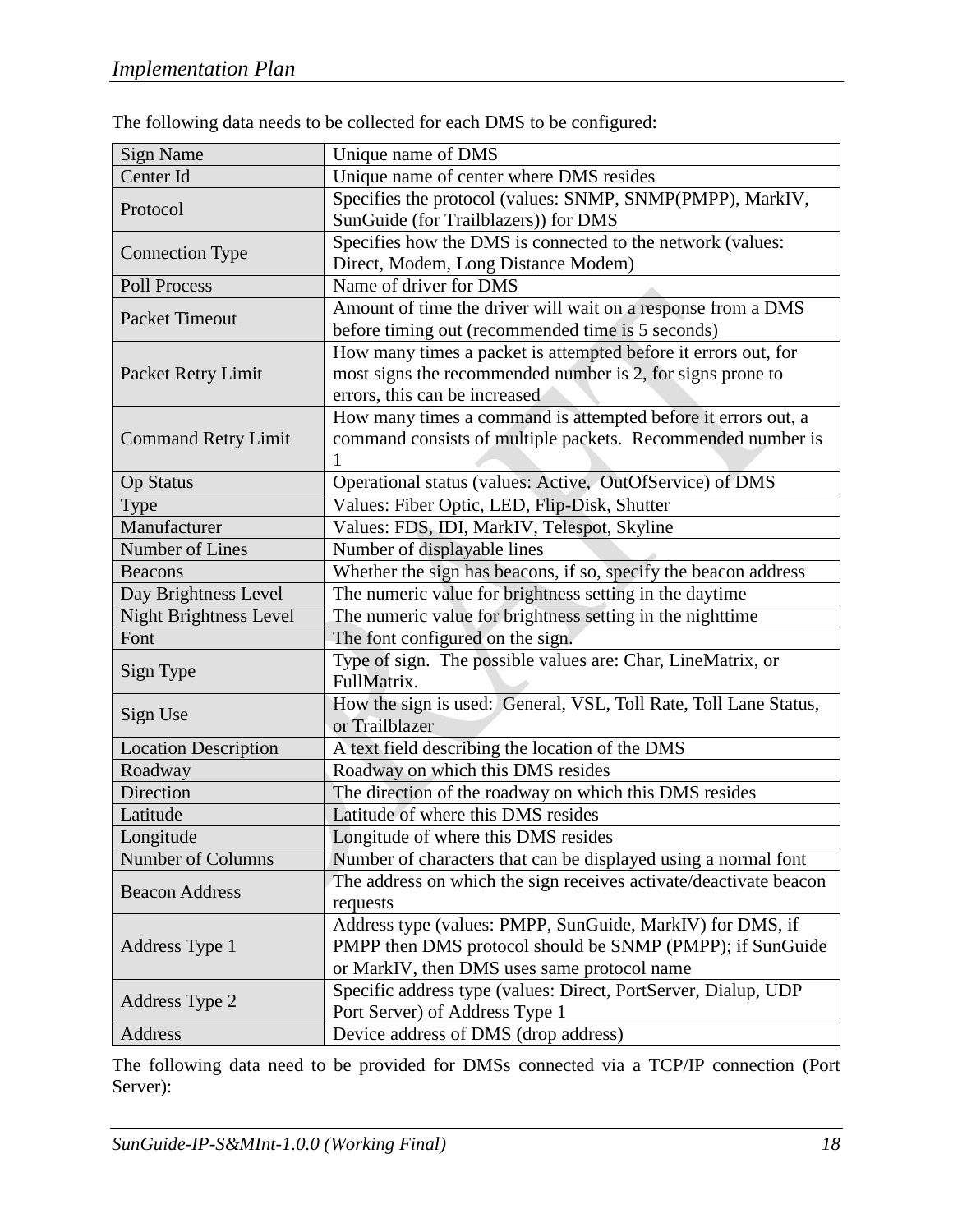| <b>IP</b> Address     | IP address for the port server where DMS resides  |
|-----------------------|---------------------------------------------------|
| Port Number           | Port number for the port server where DMS resides |
| <b>Community Name</b> | Community name for DMS (SNMP)                     |

The following data need to be provided for DMSs connected via a UDP Port Server:

| <b>IP</b> Address           | IP address for the port server where DMS resides  |
|-----------------------------|---------------------------------------------------|
| Port Number                 | Port number for the port server where DMS resides |
| <b>Read Community Name</b>  | Read community name for DMS (SNMP)                |
| <b>Write Community Name</b> | Write community name for DMS (SNMP)               |

The following data need to be provided for DMSs connected directly via a serial port (Direct):

| Communications port | Communications port to which the DMS is connected    |
|---------------------|------------------------------------------------------|
| <b>Baud Rate</b>    | This should match the baud rate of the DMS           |
| Data Bits           | This should match the data bits the DMS is expecting |
| <b>Stop Bits</b>    | This should match the stop bits the DMS is expecting |
| Parity              | This should match the parity the DMS is expecting    |

The following data need to be provided for DMSs connected via a modem:

| <b>Phone Number</b> | Phone number for the DMS, should include any prefix needed for<br>dialing |
|---------------------|---------------------------------------------------------------------------|
| <b>Baud Rate</b>    | This should match the baud rate of the DMS                                |

#### **2.4.9.2.3 HAR Worksheet**

The following data need to be provided for HAR radios:

| Name                        | Unique name of radio                                                                                                                |
|-----------------------------|-------------------------------------------------------------------------------------------------------------------------------------|
| Manufacturer                | Manufacturer of the radio                                                                                                           |
| <b>Control Number</b>       | Phone number of the device                                                                                                          |
| <b>Access Code</b>          | Required device # for the HAR                                                                                                       |
| <b>Header Slot</b>          | If there is some "header message" you want preceding each of the<br>actual messages we play, you would put its message number here. |
|                             | The actual message is configured within the HAR.                                                                                    |
| <b>Footer Slot</b>          | If there is some "footer message" you want trailing each of the                                                                     |
|                             | actual messages we play, you would put its message number here.<br>The actual message is configured within the HAR.                 |
| Default Message Slot        | Default Message is what plays when you 'terminate' the message                                                                      |
|                             | from within SunGuide (would still be wrapped by the                                                                                 |
|                             | header/footer if set).                                                                                                              |
| Roadway                     | Roadway of where radio resides.                                                                                                     |
| Direction                   | Direction of roadway where radio is installed                                                                                       |
| <b>Location Description</b> | Description of where radio resides                                                                                                  |
| Latitude                    | Latitude of where radio resides                                                                                                     |
| Longitude                   | Longitude of where radio resides                                                                                                    |

#### **2.4.9.2.4 RWIS Worksheet**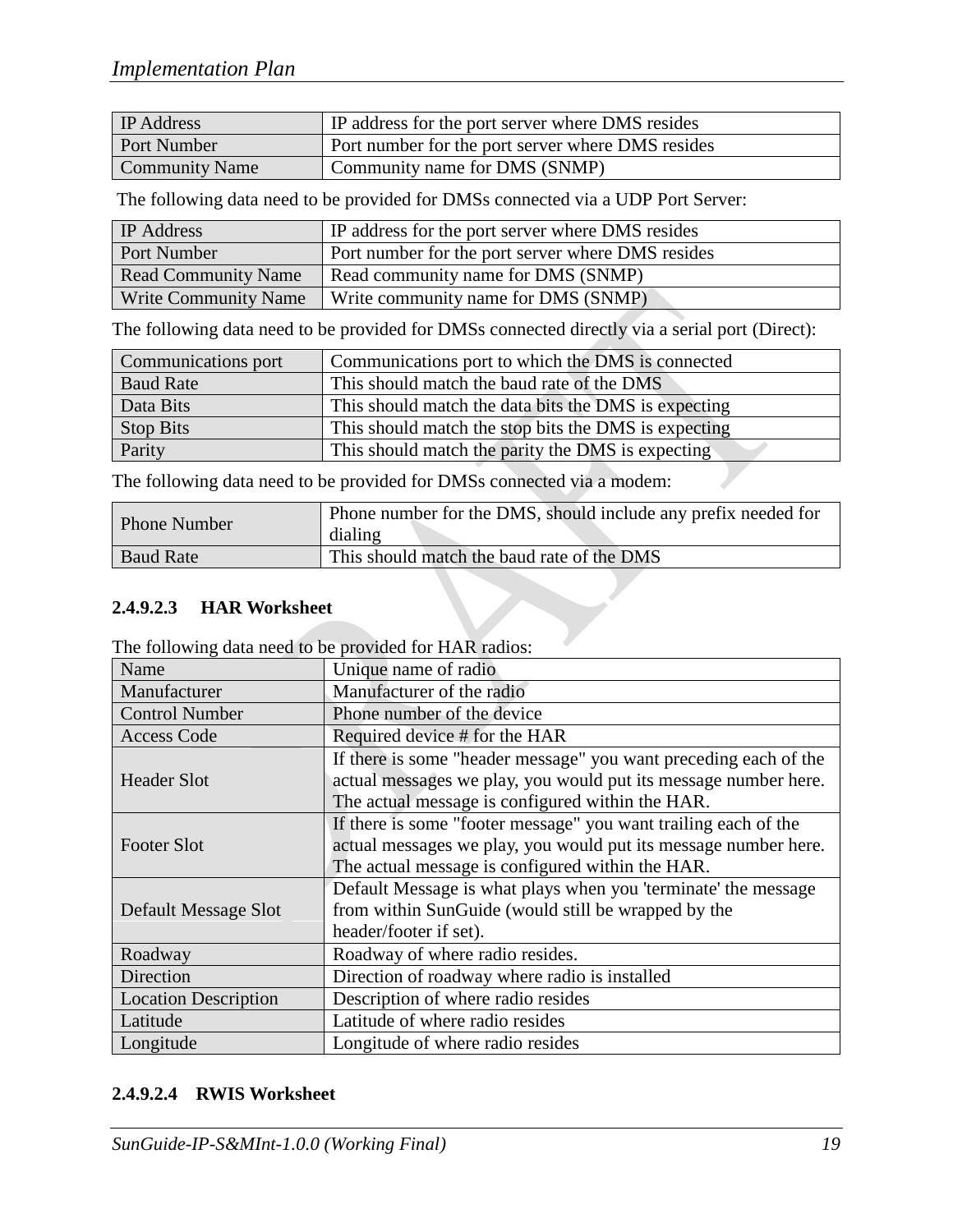| <b>Sign Name</b>            | Unique name of RWIS                                           |
|-----------------------------|---------------------------------------------------------------|
| Protocol                    | Should be NTCIP (only version supported)                      |
| <b>Connection Type</b>      | Specifies how the device is connected to the network (values: |
|                             | Direct, Modem, Long Distance Modem)                           |
| <b>Op Status</b>            | Operational status (values: Active, OutOfService) of device   |
| Manufacturer                | Name of manufacturer                                          |
| <b>Location Description</b> | A text field describing the location of the device            |
| Roadway                     | Roadway on which this device resides                          |
| Direction                   | The direction of the roadway on which this device resides     |
| Latitude                    | Latitude of where this device resides                         |
| Longitude                   | Longitude of where this DEVICE resides                        |
|                             | Address type (values: PMPP) for device, if PMPP then device   |
| Address Type 1              | protocol should be SNMP (PMPP)                                |
| Address Type 2              | Specific address type (values: Direct, PortServer, Dialup) of |
|                             | Address Type 1                                                |
| Address                     | Device address of device                                      |
| Port Server IP              | IP address for the port server where device resides           |
| Port Server Port Number     | Port number for the port server where device resides          |
| <b>Community Name</b>       | Community name for device (SNMP)                              |

The following data needs to be collected for each RWIS to be configured:

#### **2.4.9.2.5 Route Worksheet**

The following data need to be provided for each Highway (Route) to be in the deployment:

| <b>Roadway Description</b>           | Textual description of the roadway (route)                                                                                  |
|--------------------------------------|-----------------------------------------------------------------------------------------------------------------------------|
| <b>Short Name</b>                    | Short text name that will be seen by the operators                                                                          |
| <b>Directions</b>                    | The directions that the roadway runs (can be multiple directions)                                                           |
| Cross Streets (multiple)<br>entries) | Textual descriptions of cross streets (that intersect the roadway);<br>typically a roadway will have multiple cross streets |
| Latitude                             | Latitude of the intersection between the roadway and the cross<br>street                                                    |
| Longitude                            | Longitude of the intersection between the roadway and the cross<br>street                                                   |

### **2.4.9.2.6 Safety Barrier Cable Worksheet**

The following data needs to be collected for each SB station:

| <b>Station Name</b> | Unique name of the station                      |
|---------------------|-------------------------------------------------|
| Driver Name         | Determined at the time of SunGuide installation |
| Roadway             | The roadway on which the station resides        |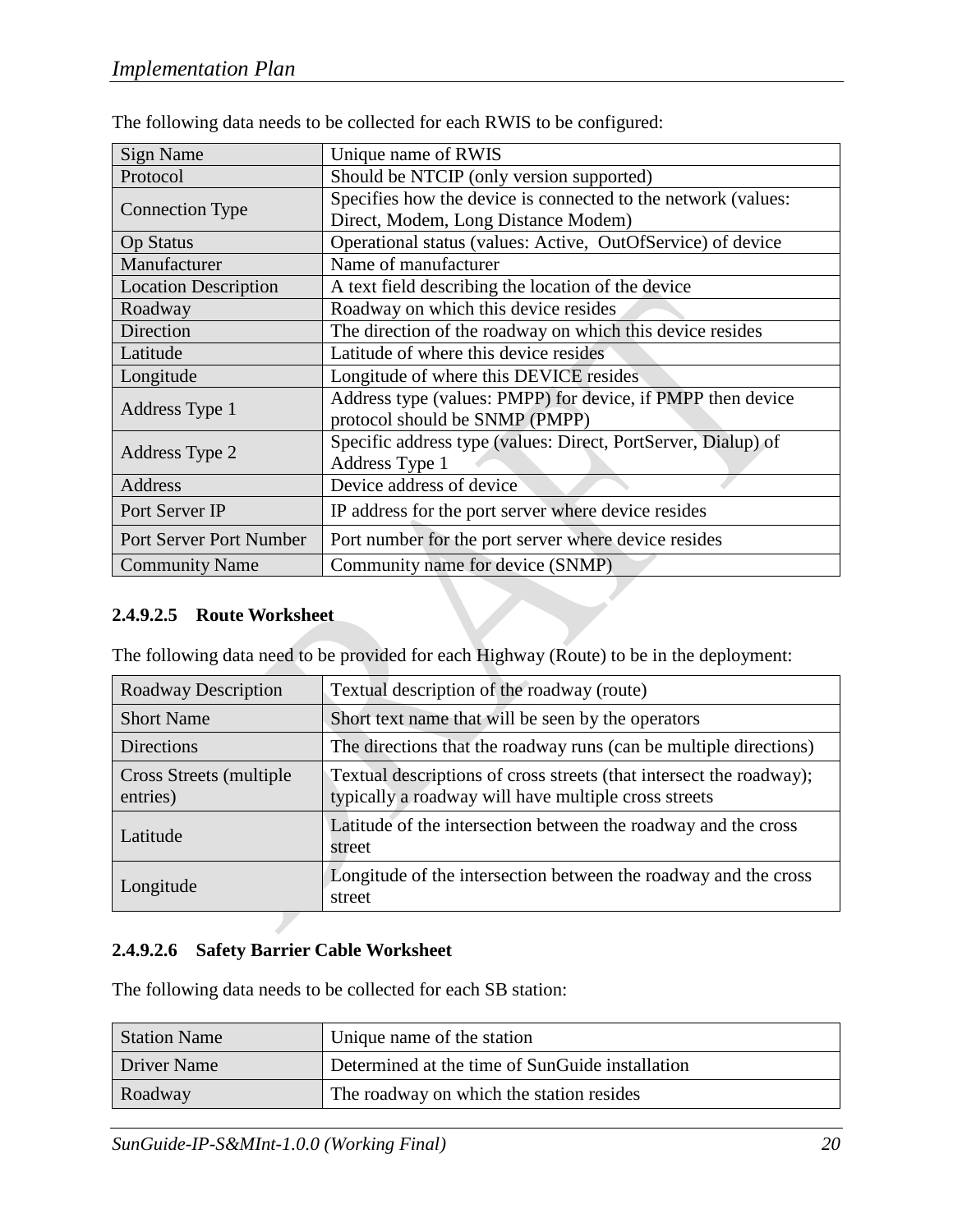| Direction                   | The direction of the roadway on which the station resides                                                                |
|-----------------------------|--------------------------------------------------------------------------------------------------------------------------|
| <b>Location Description</b> | A text field describing the location of the station                                                                      |
| Latitude                    | Latitude of where the station resides                                                                                    |
| Longitude                   | Longitude of where the station resides                                                                                   |
| PLC ID                      | PLC ID consistent with the value configured in the Safety Barrier<br>device when the device was activated in the field.  |
| Unit ID                     | Unit ID consistent with the value configured in the Safety Barrier<br>device when the device was activated in the field. |
| <b>Op Status</b>            | Operational status (values: Active, OutOfService) of station                                                             |
| Lamp State                  | State of the lamp                                                                                                        |
| <b>Switch State</b>         | State of the switch                                                                                                      |
| Address                     | Address of the station                                                                                                   |
| Port Server IP              | IP address for the port server where the station resides                                                                 |
| <b>Port Server Port</b>     | Port number for the port server where the station resides                                                                |

## **2.4.9.2.7 TSS Worksheet**

The following data needs to be collected for each TSS detector to be configured:

| <b>Detector Name</b>        | Unique name of detector                                                          |
|-----------------------------|----------------------------------------------------------------------------------|
| Center Id                   | Unique name of center where detector resides                                     |
| <b>Driver Name</b>          | Name of driver for the detector (e.g., BiTrans, RTMS)                            |
| Poll Cycle                  | Time in seconds between device polls                                             |
| <b>Type</b>                 | Type of detector (e.g., Loop, Radar, AVI or LPR)                                 |
| Protocol                    | Specifies the protocol (see the protocols supported on the projecyt<br>web site) |
| <b>Op Status</b>            | Operational status (values: Available or Offline)                                |
| <b>Location Description</b> | Description of where detector resides                                            |
| Roadway                     | Roadway of where detector resides                                                |
| Direction                   | Direction of roadway where detector is installed                                 |
| Latitude                    | Latitude of where detector resides                                               |
| Longitude                   | Longitude of where detector resides                                              |
| <b>Address</b>              | Device address of detector                                                       |
| Port Server IP              | IP address for the port server where detector resides                            |
| Port Server Port Number     | Port number for the port server where detector resides                           |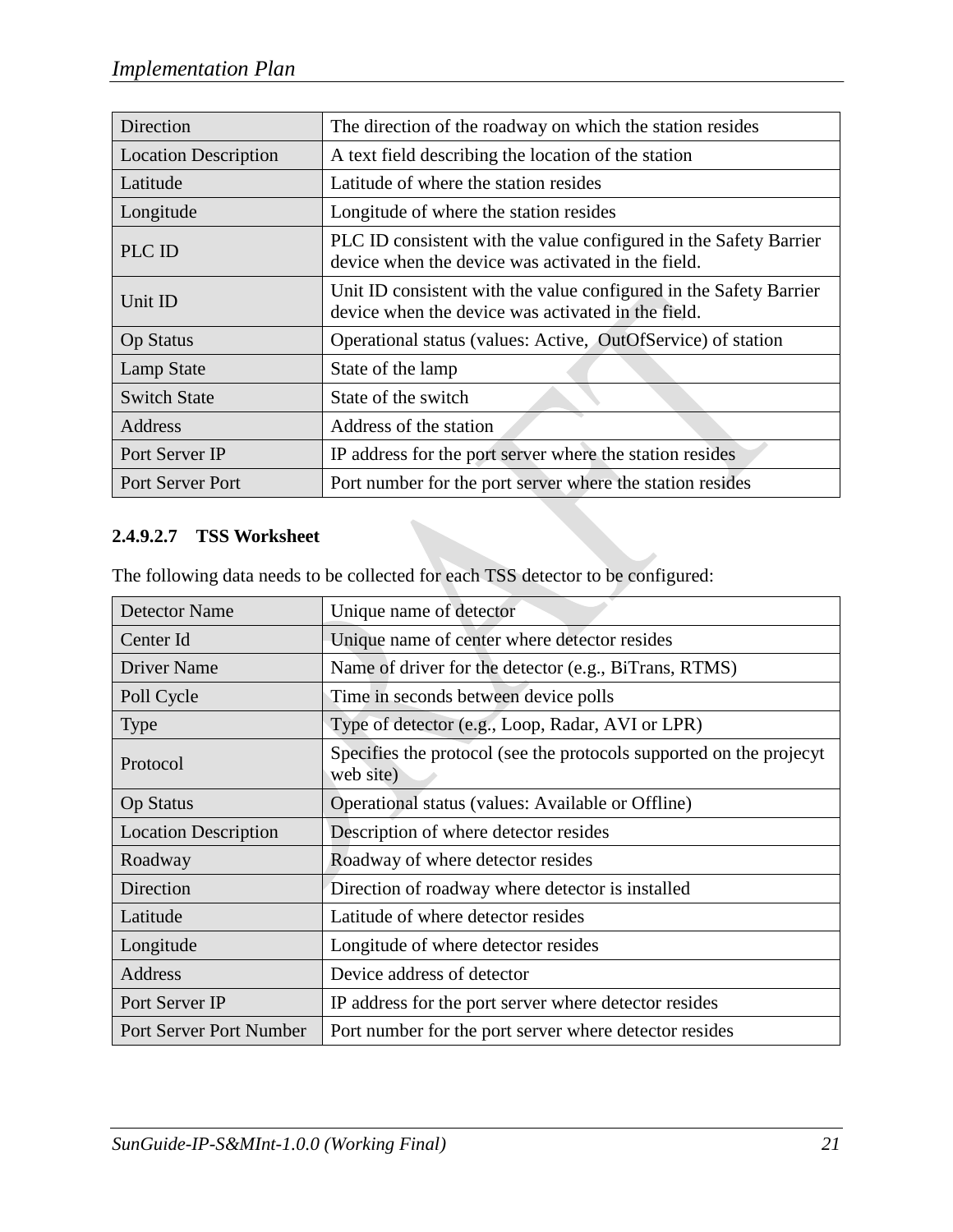| <b>TSS Link Name</b>                 | A link should be created to represent the traffic segment<br>corresponding to the detector in each direction for non-probe<br>detectors, and from from upstream detector to downstream<br>detector for probe detectors. |
|--------------------------------------|-------------------------------------------------------------------------------------------------------------------------------------------------------------------------------------------------------------------------|
| TSS Lanes (non-probe)<br>detectors)  | For each link, the name of each lane associated with the link; for<br>each lane the zone number and description needs to be identified<br>(e.g., which detection zone is associated with a lane).                       |
| Length (probe detectors)             | The length of the link in miles                                                                                                                                                                                         |
| Number of Lanes (probe)<br>detectors | For each link, the number of lanes to be displayed                                                                                                                                                                      |
| Zones                                | The zones associated with the detector for this link.                                                                                                                                                                   |
| Downstream Detector                  | The downstream detector for tag matches along this link.<br>Downstream zones must be specified as well                                                                                                                  |
| Speed Limit                          | The speed limit of the link                                                                                                                                                                                             |
| Publish Link                         | If the link is to be published to the FL 511 website                                                                                                                                                                    |

The following data needs to be collected for each lane that is to be configured:

The following data needs to be collected for each link that will have an alarm threshold to be configured:

| TSS Link           | The name of the links that will be defined in the system.                                                                     |
|--------------------|-------------------------------------------------------------------------------------------------------------------------------|
| Threshold Value(s) | What the speed and occupancy values should be for each threshold<br>(this includes a start and end time) value to be defined. |

# <span id="page-26-0"></span>*2.5 SwRI: Software Installation*

The following sections describe the activities that SwRI staff will perform to install the SunGuide software. This document assumes that SwRI staff will be replicating the SWIFT database and setting up the Oracle Data Guard streaming between the two sites. This description is applicable to non-virtualized environments. It is possible that a single application servers can be configured following the described process, then they can be cloned and edited (host name, etc.) to reflect its final configuration. FDOT Satellite TMC staff should be available to monitor and observe the software installation process.

# <span id="page-26-1"></span>*2.5.1 Installation Approach*

Because the FDOT Satellite TMC must be available and used a redundant backup site for SWIFT, the following approach is suggested to install, exercise, and test the Satellite TMC operations with minimal disruption to the SWIFT Center operations:

- Configure any new devices (as a result of the Satellite TMC project) into the SWIFT SunGuide system.
- Install SunGuide as specified in the next section, but using a static copy (export) of the SWIFT SunGuide database from a time AFTER the new devices were added. Do NOT set up Data Guard at this time. Provide the Center to Center configuration information to the FL-ATIS developers.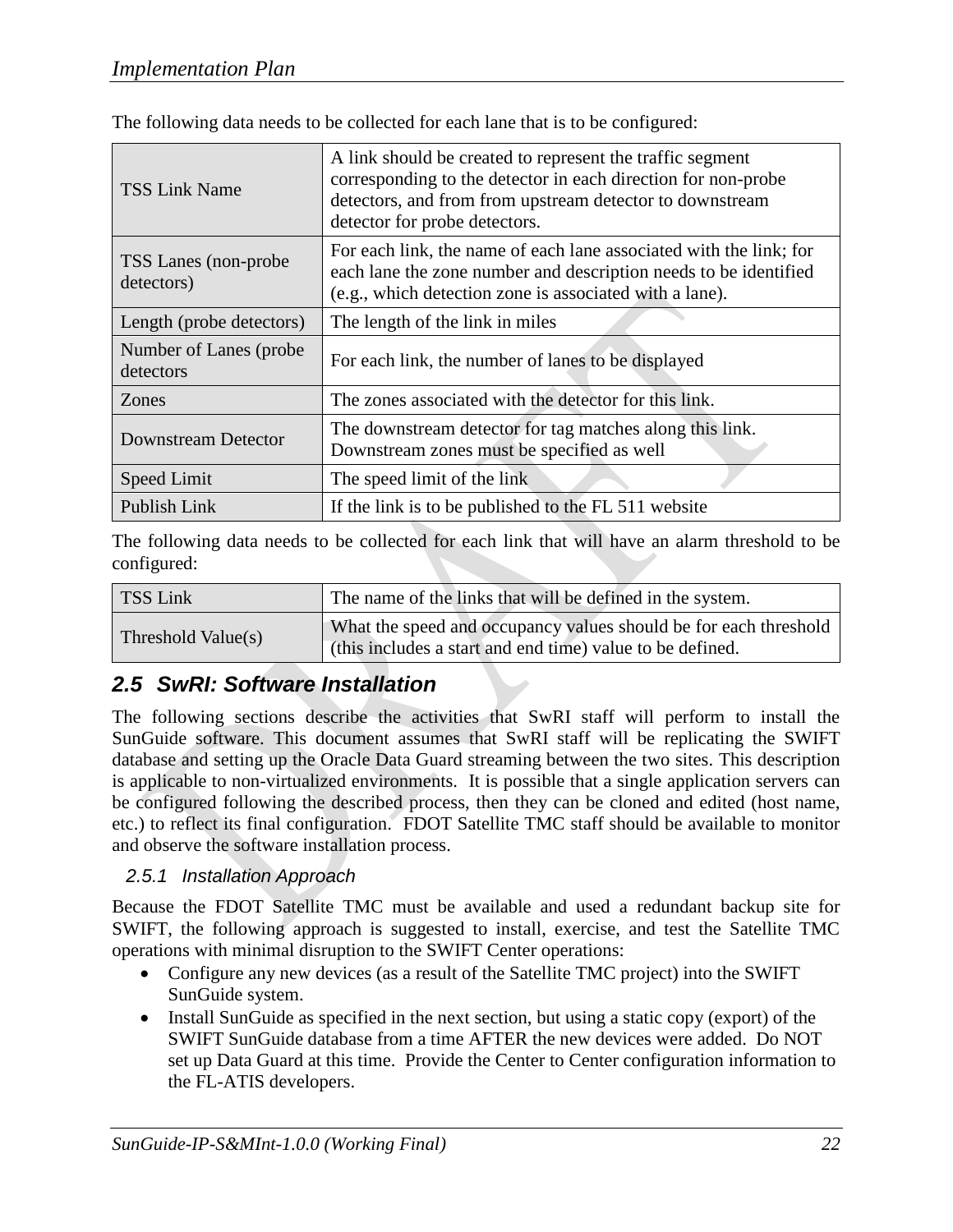- Test using Satellite TMC client workstations to access and direct operation of devices in the SWIFT SunGuide system.
- Bring up the Satellite TMC SunGuide. This should be done by first starting only subsystems. Then, set all the Satellite TMC devices out of service. Then, start the drivers in the Satellite TMC SunGuide system. This process will help avoid any communication conflicts with devices used by SWIFT operations.
- Test the FDOT Satellite TMC SunGuide deployment and communication with existing devices by taking selected devices out of service at SWIFT and bringing them into service at the Satellite TMC.
- Recreate the FDOT Satellite TMC database in preparation for Oracle Data Guard replication and streaming.
- Set up Oracle Data Guard replication and streaming.
- Perform a switchover of operations to the FDOT Satellite TMC and test that the system operates as expected. This should include Center to Center communications with FL-ATIS.
- Perform a switchover of operations back to the SWIFT SunGuide system and test that the changes made while operating against the FDOT Satellite TMC were applied and that the system operates as expected.

# <span id="page-27-0"></span>*2.5.2 Software Installation*

In order to install the SunGuide application software at the FDOT Satellite TMC, the following steps will be performed by the software installation team:

- In a common directory with a share point accessible to all of the SunGuide application servers the following files will be installed:
	- o Install master configuration file which is named config.xml and edit the contents to match the TMC network configuration.
	- o Install XML schemas used by the SunGuide applications.
- Execute the database creation scripts to prepare the database for installation of the SunGuide applications.
- Replicate the SWIFT SunGuide database and instantiate a duplicate database in preparation for Oracle Data Guard.
- Configure Oracle Data Guard to stream data from the SWIFT SunGuide database to the FDOT Satellite TMC database.
- Using the installation instructions in the SunGuide *Version Description Document* (VDD) and installation notes install the SunGuide applications. Any patches released subsequent to the release of the full installation CD need to be installed (in order) after the installation CD is executed.

Two SunGuide system administration applications do not execute in a browser environment. These applications should be installed on workstations that may be used to diagnose the health and status of the system; details of the application are contained in the SUM. SwRI will install the following applications on workstations as directed by FDOT Satellite TMC staff:

- Executive Handler viewer: provides an overview of currently operating SunGuide applications.
- Status Logger viewer: provides the ability to review the SunGuide application log files.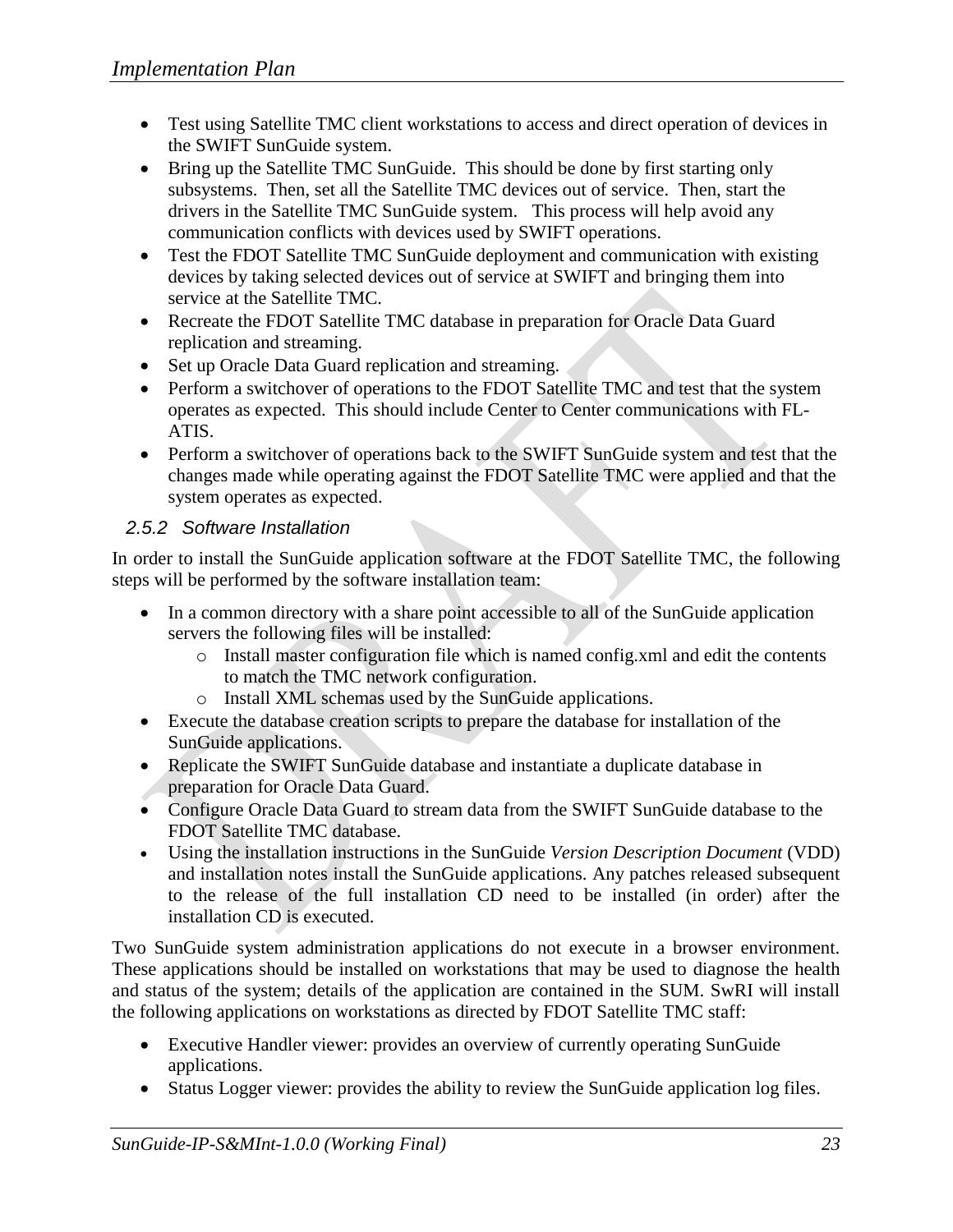## <span id="page-28-0"></span>*2.5.3 Software Configuration*

After the SunGuide software is installed, various configuration activities need to occur; the software installation team will perform the following configurations:

- Install and configure Status Logger on a single SunGuide application server (the SunGuide applications will log to this one instance of Status Logger).
- Install and configure Executive Handler server on all SunGuide application servers
- Modify the IIS to restrict access to the SunGuide Admin utility to users as requested by FDOT Satellite TMC Staff.

The SunGuide GUI is designed to load GUI components for the SunGuide applications. The loading (and overall performance) of the GUI can be improved if the GUI components associated with subsystems not installed is removed. The software installation team will remove the GUI components for the subsystems that were not installed; this is done because when the GUI is installed it includes the components for ALL SunGuide subsystems, this removal is done so that users do not see menu options for subsystems which are not installed and configured.

## <span id="page-28-1"></span>*2.5.4 C2C Configuration*

During the SunGuide software configuration, the Center-to-Center (C2C) interfaces need to be configured so that the FDOT Satellite TMC deployment can exchange information and command requests (assuming operators have the appropriate permissions) with other control centers and FL-ATIS, when necessary. The following C2C web components will be installed on the Sarasota/Manatee County Satellite TMC servers:

- C2C Extractor
- C<sub>2</sub>C Provider
- C<sub>2</sub>C Collector
- C2C Command Receiver (if necessary)

The diagram below indicates the proposed installation of C2C services at the FDOT Satellite TMC. Note that the C2C Web Server and the SunGuide Application Server can be the same server in the FDOT Satellite TMC.

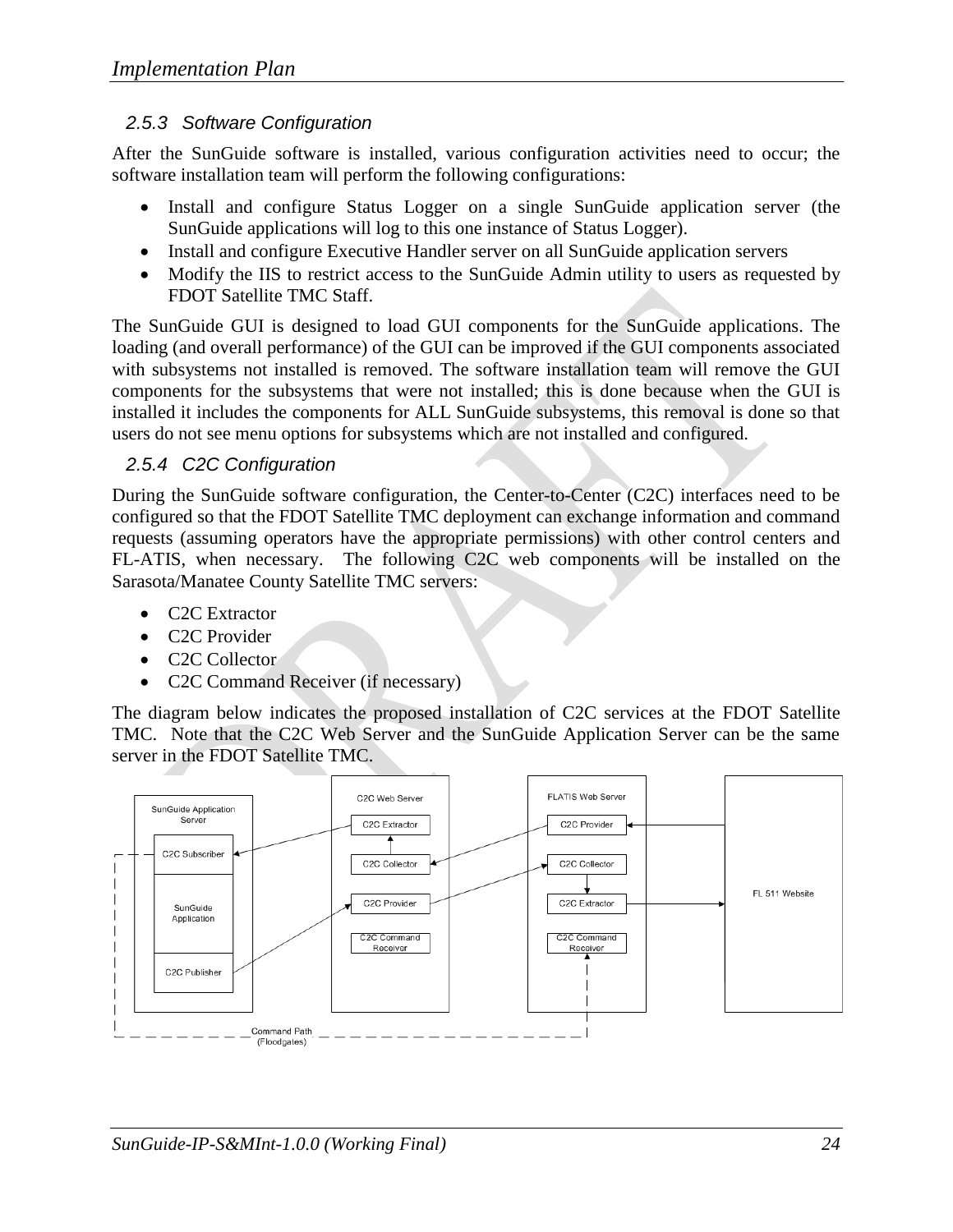The address of the C2C Provider and the Center ID of the installation will be communicated to FL-ATIS developers at the time of installation. Any other information that the FL-ATIS team requires for communication with the FDOT Satellite TMC will be provided upon request.

# <span id="page-29-0"></span>*2.6 SwRI / FDOT Satellite TMC: Testing*

Once the configuration is complete and equipment is made available, a series of ad hoc tests will be performed to verify software operation. If FDOT Satellite TMC staff wishes, the formal test cases from the SunGuide *Software Integration Case Procedures (SICP)* can be executed but this activity has not been performed in recent SunGuide deployments. Areas that will be tested / exercised include:

- $\bullet$  CCTV:
	- o Control of CCTV devices
- DMS:
	- o Devices being polled
	- o Control of DMS devices
	- o DMS devices showing on map with status information
- RWIS Devices:
	- o Devices being polled
	- o RIWS data showing up on map
- Safety Barrier Devices:
	- o Devices being polled
	- o SB data showing up on map
- TSS Devices:
	- o Devices being polled
	- o TSS data showing up on map
- Video Wall Devices:
	- o Switching videos to different viewers on the wal
	- o Creating and changing video wall layouts
- Event Management:
	- o Event Creation
	- o Event Management
	- o Response Plan Generation
- Reporting Subsystem:
	- o Generate reports
- Various:
	- o Test C2C plugin using XML tester to receive data
	- o Verify Data Archive is configured to store TSS data (note that this subsystem will not be used in the short term but will be configured for future use)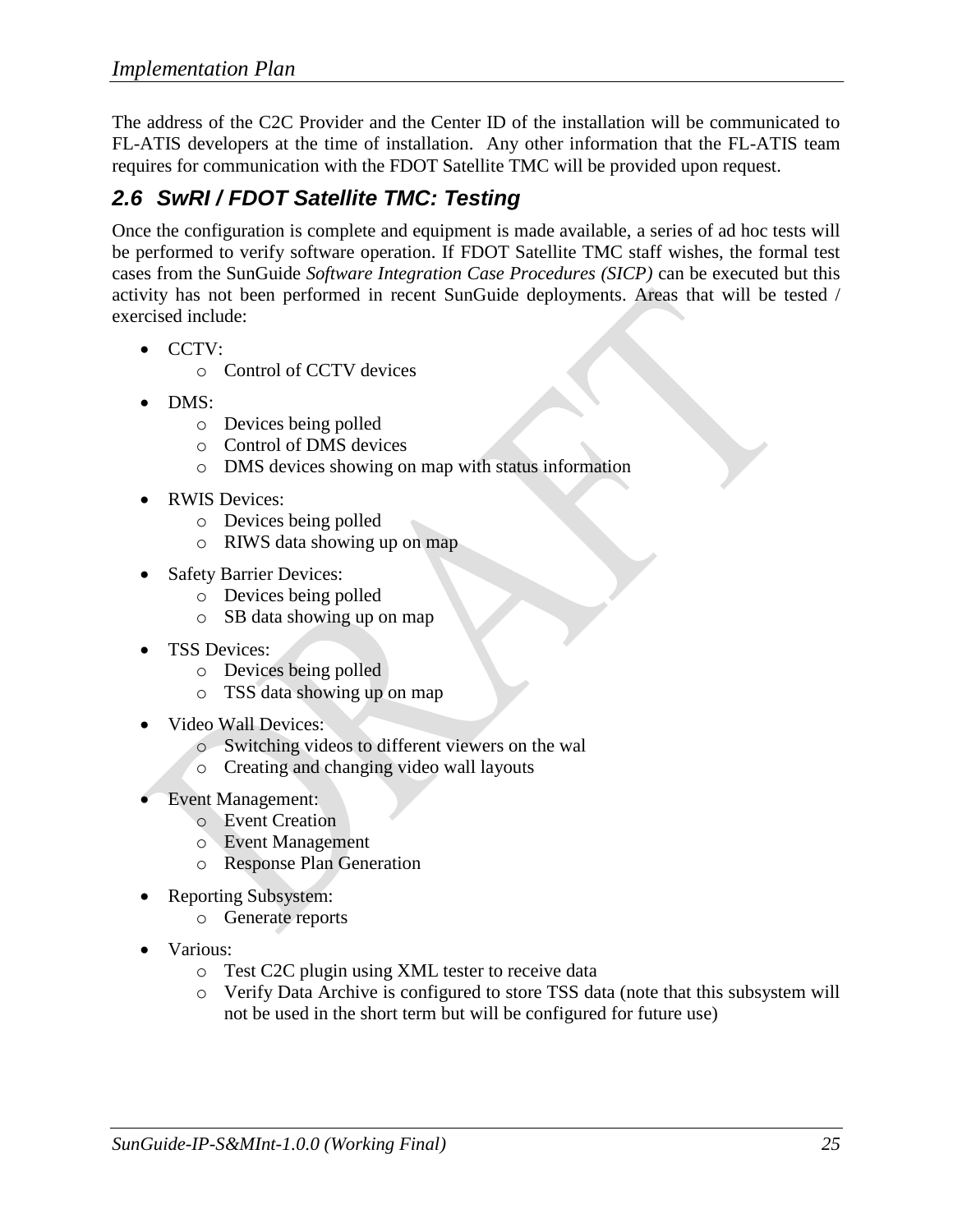# <span id="page-30-0"></span>*2.7 Training*

Training will be conducted in the FDOT Satellite TMC control center as the installation is performed; the training will be both a hands-on that occurs during the installation and configuration activities as well as formal class. The following training will be provided to the operations personnel during the installation and configuration:

- Administrator Training the intent of the System Administration/Deployment training is to prepare personnel to install/configure the SunGuide software and administer the SunGuide system on a daily basis. The following topics will be addressed during the hands-on training:
	- o Installation procedures
	- o Backup procedures
	- o Recovery procedures
	- o Modifying hardware configurations
	- o Tailoring of the system environment
	- o Starting/stopping/restarting the system
	- o Troubleshooting:
		- Executive Handler
		- **Status Logger**
	- o Workstation installation
	- o Disaster Recovery procedures for the SunGuide application using Oracle Data Guard
- Operator Training the intent of the Operator/User Interface course is to prepare personnel to use the SunGuide™ system on a daily basis in a typical operational mode. The course will include the following topics:
	- o ATIS
	- o Center-to-Center (C2C)
	- o Closed Circuit Television (CCTV)
	- o Data Bus (DB)
	- o Data Archive (DA)
	- o Dynamic Message Sign (DMS)
	- o Event Management (EM)
	- o Executive Handler (EH)
	- o Graphical User Interface/Map (GUI)
	- o Highway Advisory Radio (HAR)
	- o Incident Detection (IDS)
	- o Message Arbitration (MAS)
	- o Notify Manager
	- o Performance Measures
	- o Reporting Subsystem (RS)
	- o Response Plan Generator (RPG)
	- o Roadway Weather Information System (RWIS)
	- o Scheduled Actions (SAS)
	- o Safety Barrier Subsystem (SB)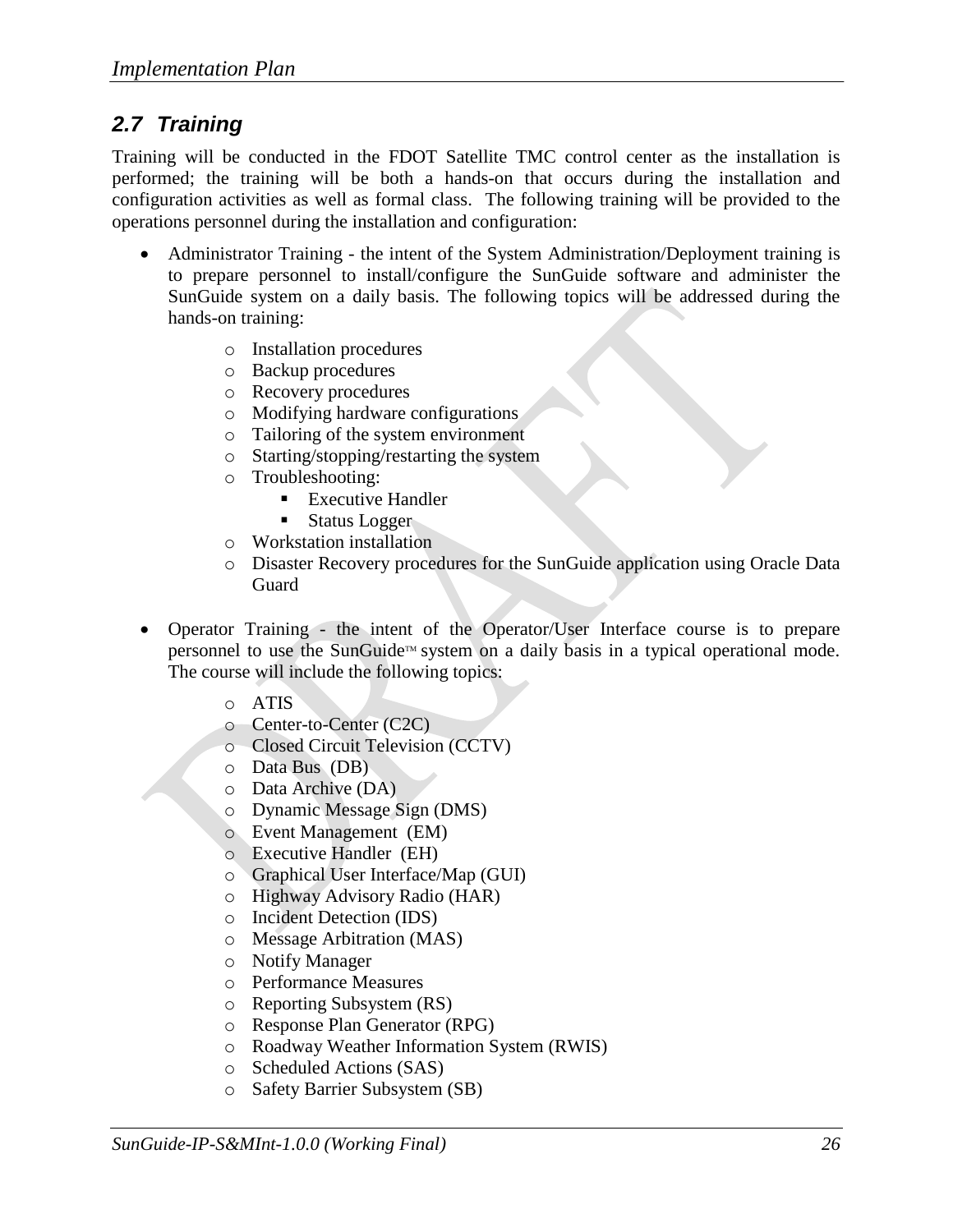- o Status Logger (SL)
- o Transportation Sensor Subsystem (TSS)
- o Travel Time (TvT)
- o Video Switching (VS)
- o Video Wall (VW)

The training format consists of:

- o Classroom instruction using PowerPoint presentation (8 hours)
- o Hands-on instruction using Sarasota/Manatee County Satellite TMC SunGuide System (4 hours)

The operator training will be conducted at the FDOT Satellite TMC during nonoperational hours, if necessary.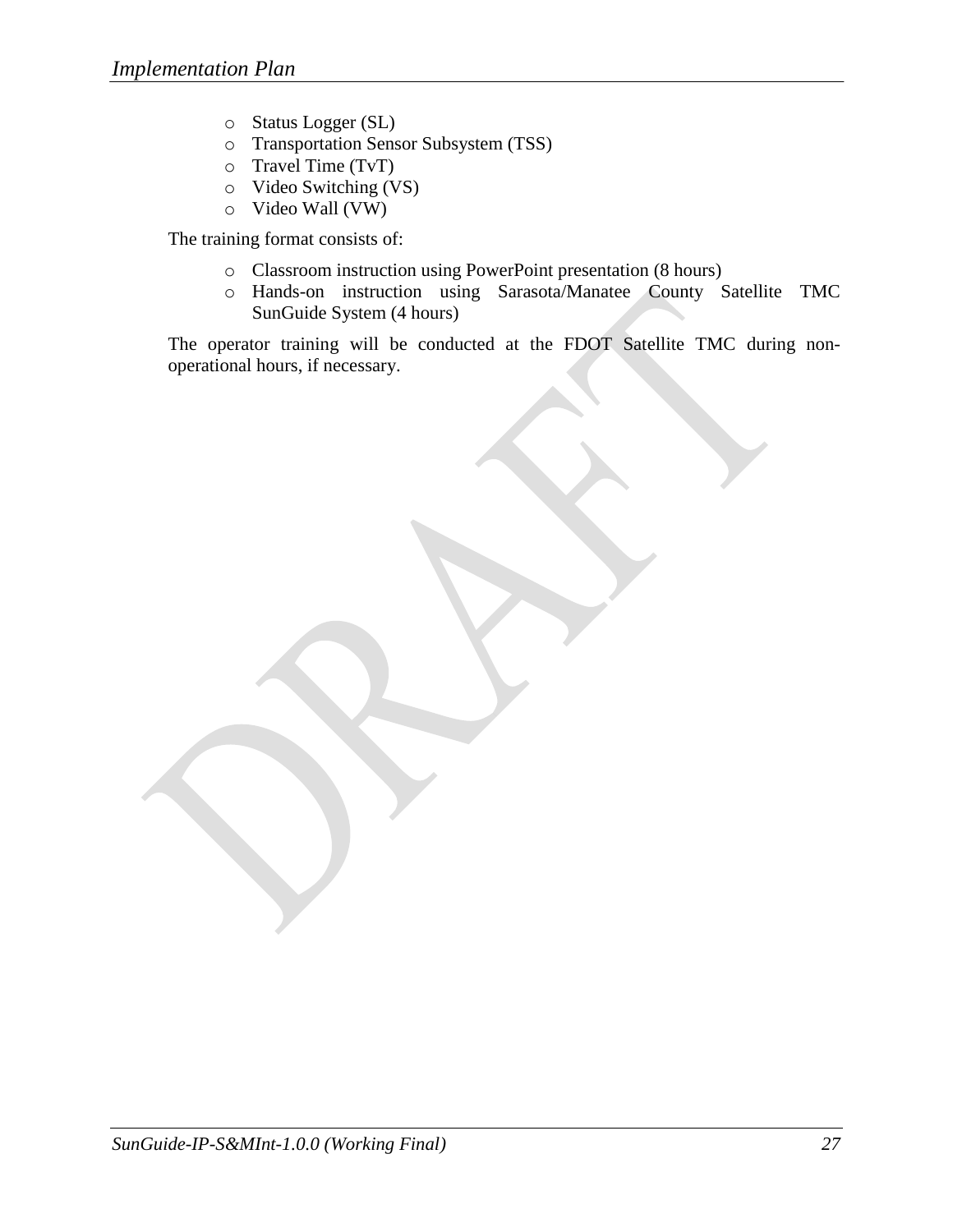# <span id="page-32-0"></span>*2.8 Deployment Schedule*

The following schedule is proposed for the deployment. The SunGuide installation is scheduled to occur in 2013. The installation team will need access to hardware devices throughout the implementation process. Note that if activities complete early then with agreement between all parties (Sarasota/Manatee County Satellite TMC, FDOT Central Office and SwRI) the timing for the following events may be modified to shorten the overall deployment schedule.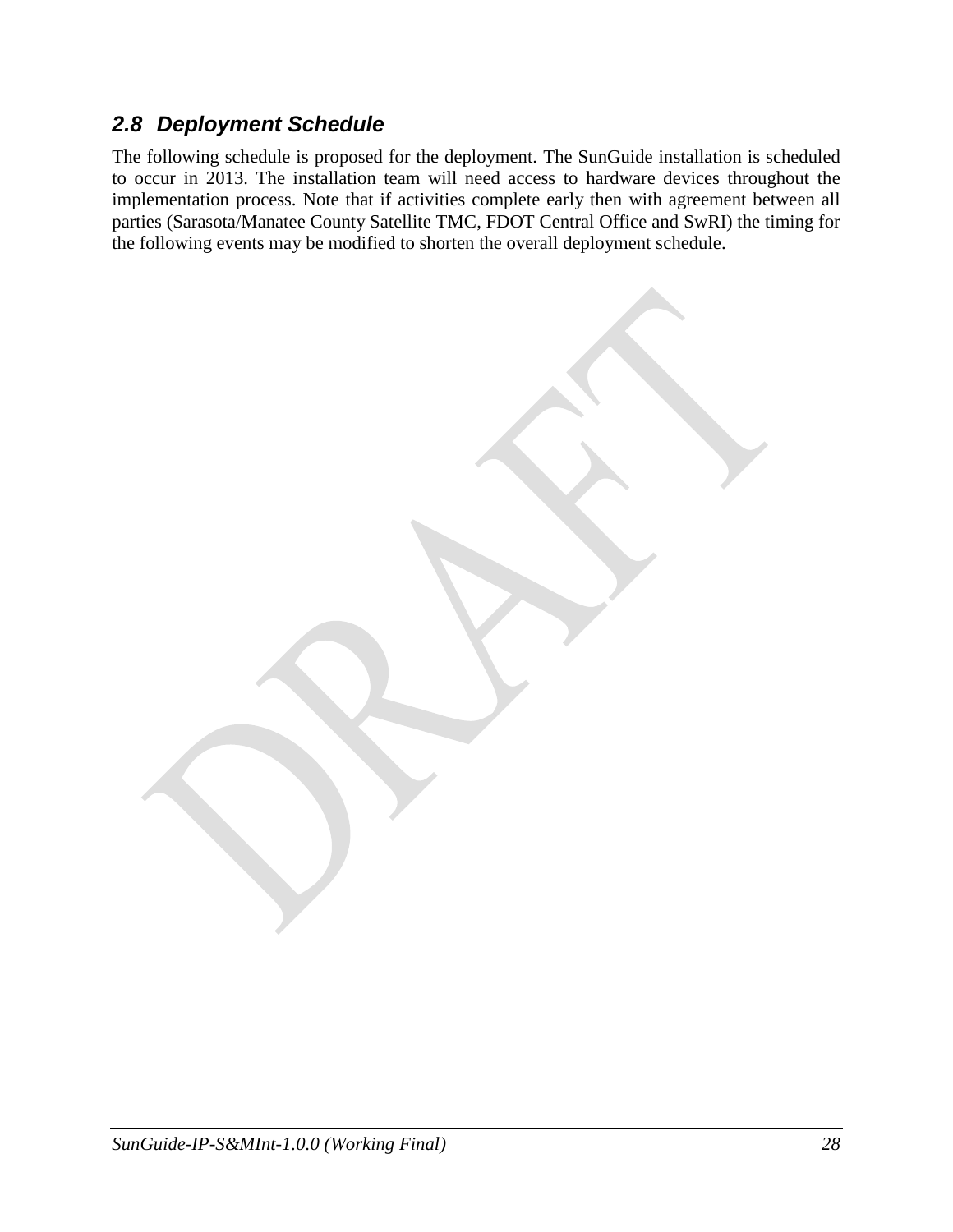(TBD)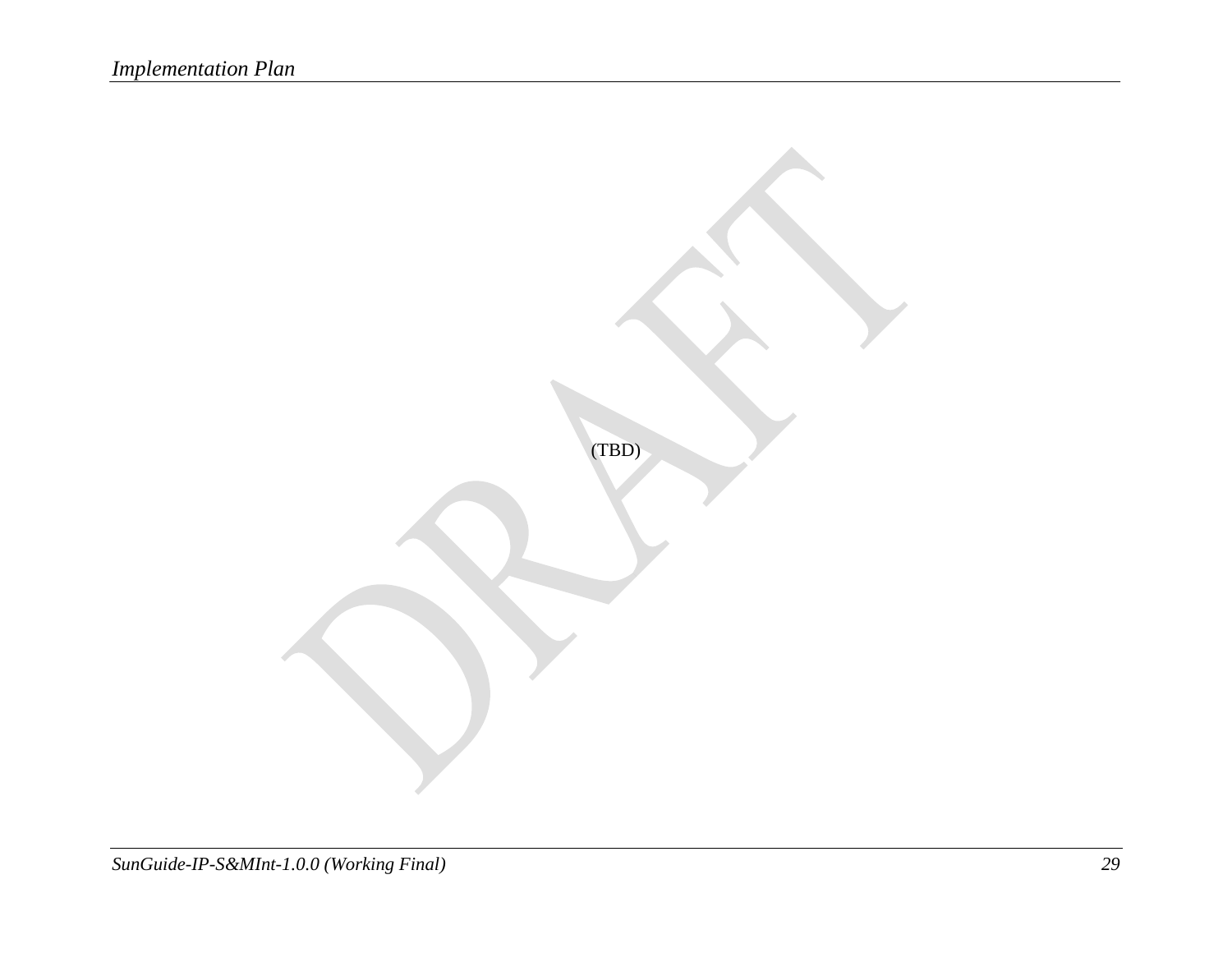# <span id="page-34-0"></span>**3. Notes**

None.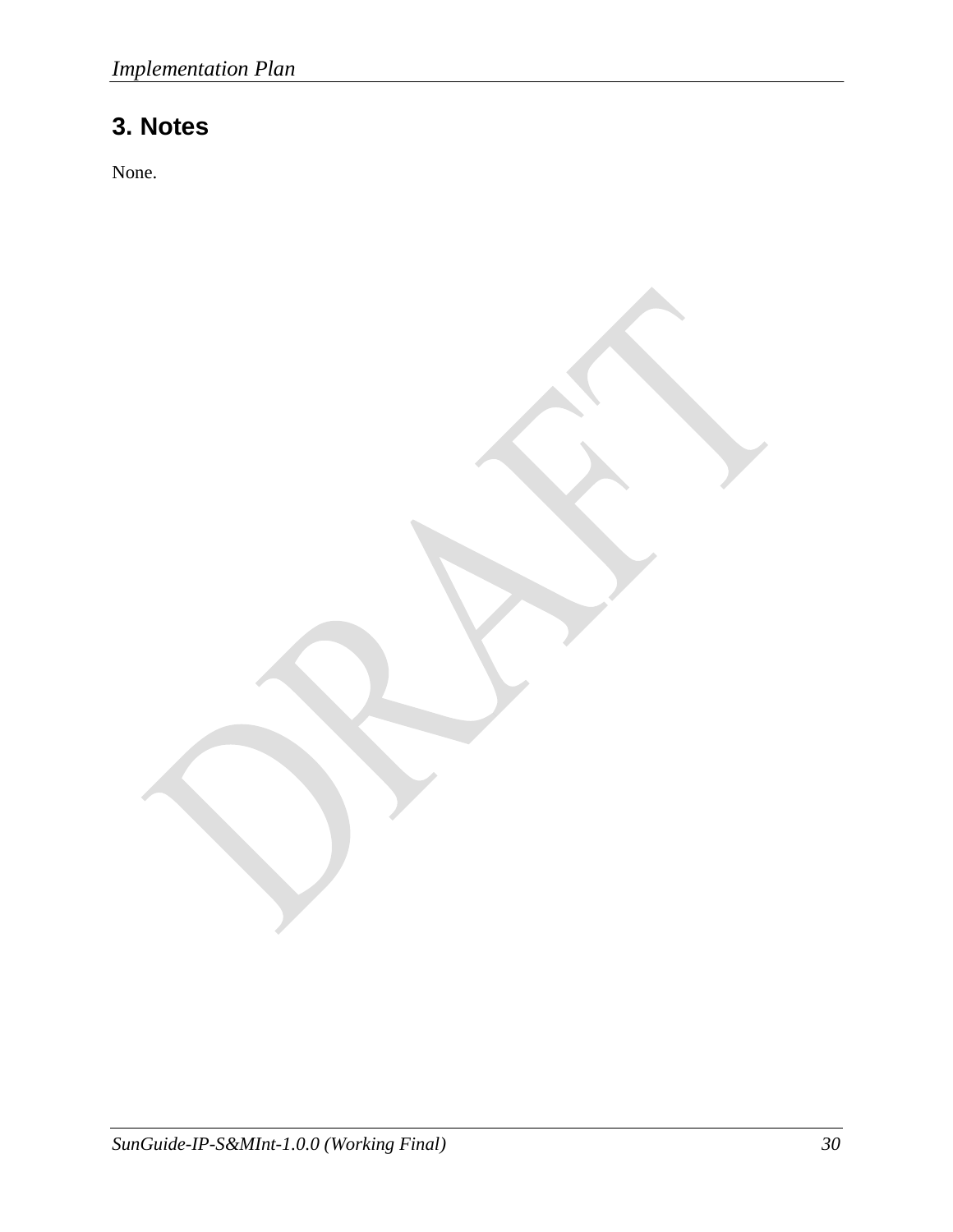**Appendix A**

**Device Listing Worksheets**